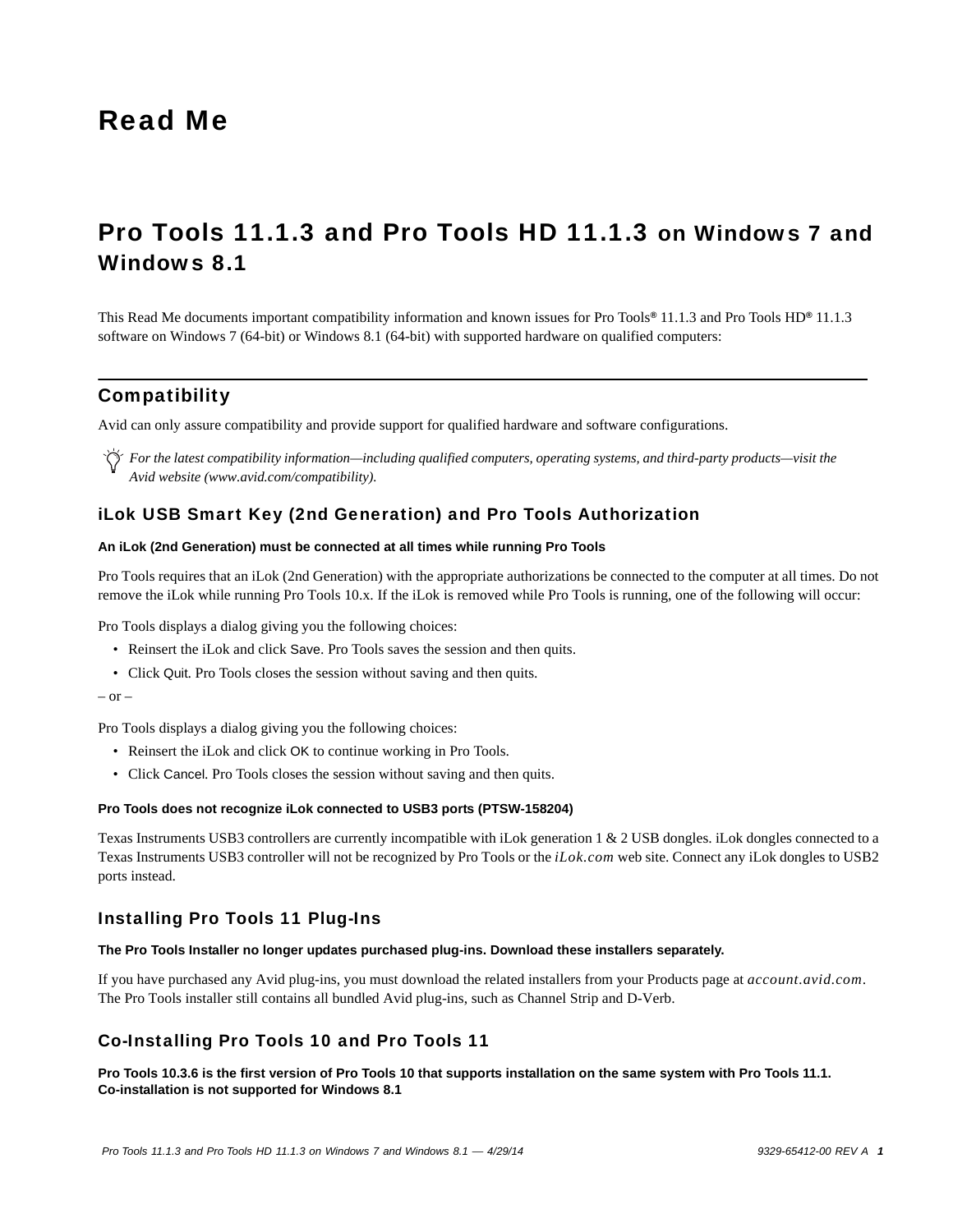If you have an earlier version of Pro Tools installed, it is recommended that you perform a clean uninstall before installing Pro Tools 10.3.6 and Pro Tools 11.1.

# General Compatibility

### **Pro Tools 11 does not support video capture (PTSW-181456)**

Pro Tools 11 does not have the ability to record video to the timeline. Co-install Pro Tools 10.3.6 (or higher) on the same system and use an Avid Mojo SDI to record video into Pro Tools 10. The captured video can then be used in Pro Tools 11.

### **Pro Tools 11 does not allow import of WMA files (PTSW-181506)**

If you attempt to import a WMA file into a Pro Tools 11 session, Pro Tools cannot convert the file and posts a "file is unreadable" message. Co-install Pro Tools 10.3.6 (or higher) on the same system, import the WMA file, and convert it to a format supported by Pro Tools 11.

### **Pro Tools 11 sessions that use more than 4 gigabytes of RAM will cause Pro Tools 10 or lower to quit unexpectedly (PTSW-181963)**

If you attempt to open a Pro Tools 11 session that uses more than 4 gigabytes of RAM in Pro Tools 10 or lower, Pro Tools will quit unexpectedly. To open such sessions in Pro Tools 10 or lower, first reduce the amount of session RAM usage to less than 4 gigabytes in Pro Tools 11 by removing virtual instruments that take up system memory.

### **OMF files that contain video are not compatible with Pro Tools 11 (PTSW-184397)**

OMF sequences that contain video cannot be imported into Pro Tools 11. OMF sequences that contain embedded or referenced audio files can be imported into Pro Tools 11. To import a sequence that contains video media, use a linked AAF sequence.

### **Pro Tools session file formats version 4.x and lower are not supported in Pro Tools 11 and higher (PTSW-181049)**

Pro Tools session files from Pro Tools versions 4.x and lower are not recognized in Pro Tools 11 and higher. In the Pro Tools Workspace, these files are listed as "unknown," and cannot be opened. Co-install Pro Tools 10.3.6 (or higher) on the same system and open the session files in Pro Tools 10. Save the session in the current Pro Tools session format, then open the session in Pro Tools 11.

### **Automatic Update Notification will not connect through a proxy server that requires authentication (108837)**

Software Updater will not find an active Internet connection when behind a proxy server that requires authentication to gain Internet access. To work around this, the client machine with Software Updater needs to be moved out from behind the proxy or the proxy needs to allow HTTP access via port 80 without requiring authentication.

### **Aero causes errors at lower HW Buffer sizes (103563)**

With Aero enabled in Windows, Pro Tools will not play back without errors at HW Buffer sizes of 128 and below. Turn off Aero if you want to use lower HW Buffer sizes.

# Eleven Rack

### **Eleven Rack Guitar Window not available in Pro Tools 11 (PTSW-184398)**

Pro Tools 11 does not provide the Guitar Window for Eleven Rack that is available in lower versions of Pro Tools. Please see the following page for more information about the 64-bit standalone Eleven Rack Editor:

http://apps.avid.com/eleven-rack/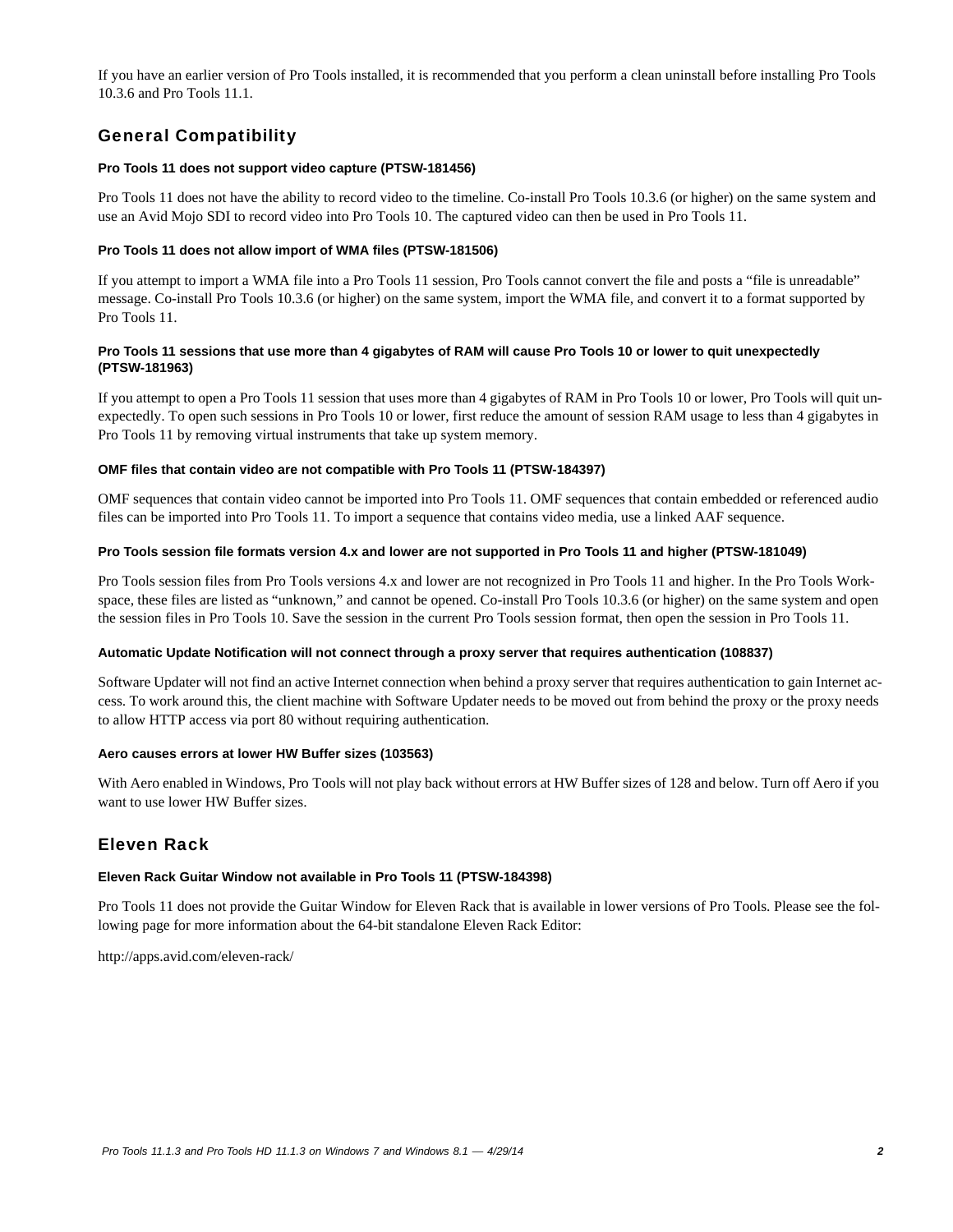# **VENUE**

### **VENUE systems with two HDx Option cards may not be recognized by Pro Tools|HD Native systems (PTSW-142834)**

If a second HDx Option card is installed in a VENUE system, it may cause both HDx cards not to be recognized by Pro Tools|HD Native systems. A single VENUE HDx Option card is recognized properly by Pro Tools|HD Native systems, so for consistent performance it may be necessary to de-install the second VENUE HDx Option card.

### **Create Session from VENUE is not available in the Pro Tools Quick Start dialog (PTSW-190008)**

Even if your Pro Tools system has previously established a connection with a VENUE system, the Create Session from VENUE option is not available in the Pro Tools Quick Start dialog when launching Pro Tools. To create a new session from VENUE, cancel the Quick Start dialog and choose File > New Session. The Create Session from VENUE option is available in the New Session dialog.

# Issues Resolved in Pro Tools 11.1.3

### Video

**Fixed several issues that could cause play/pause loop and missing codec errors with the Avid Video Engine. (PTSW-192437, UME-1037)**

**MXF AVC-Intra video can now be imported into Pro Tools. (PTSW-191562)**

**Fixed a case where the Video Engine was unable to create thumbnails for the video track. (UME-1038)**

**Fixed a case where Pro Tools would not engage in playback when video track is online. (PTSW-191953)**

**Video engine errors no longer occur if you are looping audio where there is no video file. (PTSW-190278)**

**Fixed an issue that could cause "There was a problem stopping Pro Tools" error. (UME-1011)**

**Pro Tools now selects the proper video format when opening legacy (pre- Pro Tools 11) sessions. (PTSW-191299)**

**Play Start Latency settings are now saved with the session. (PTSW-182391)**

**Fixed an issue where video clips with low frame-rates would play improperly when looping selections. (PTSW-190361)**

**Fixed an issue where Pro Tools would quit unexpectedly when looping video, if the in-point was not on a frame boundary. (PTSW-190579)**

**To prevent instability, the option to Disable Video Hardware is no longer available while the Pro Tools transport is active. (PTSW-183703)**

**Avid Video Engine no longer displays an error when playing a short loop where there is no video on the timeline. (PTSW-190278)**

**Fixed an issue that could lead to a dialog warning the user of missing thumbnails, preventing the session from playing back. (UME-1014)**

**Fixed an issue that could lead to a dialog warning the user of a missing codec. (PTSW-187153)**

### Plug-ins

**Gain reduction meter no longer improperly shows 5dB reduction on Master Tracks when a session is opened. (PTSW-187240)**

**Improved reliability of plug-in bypass. (PTSW-191334)**

**Plug-in automation no longer breaks linked parameters when set to Touch. (PTSW-191139)**

**Fixed a rare case in which some plug-ins could not be inserted. (PTSW-189279)**

**Fixed unexpected behavior for plug-in auxiliary output channels > 128. (PTSW-190719)**

**Fixed a rare case where loading certain plug-in presets would cause Pro Tools to quit unexpectedly. (PTSW-192071, PTSW-186197)**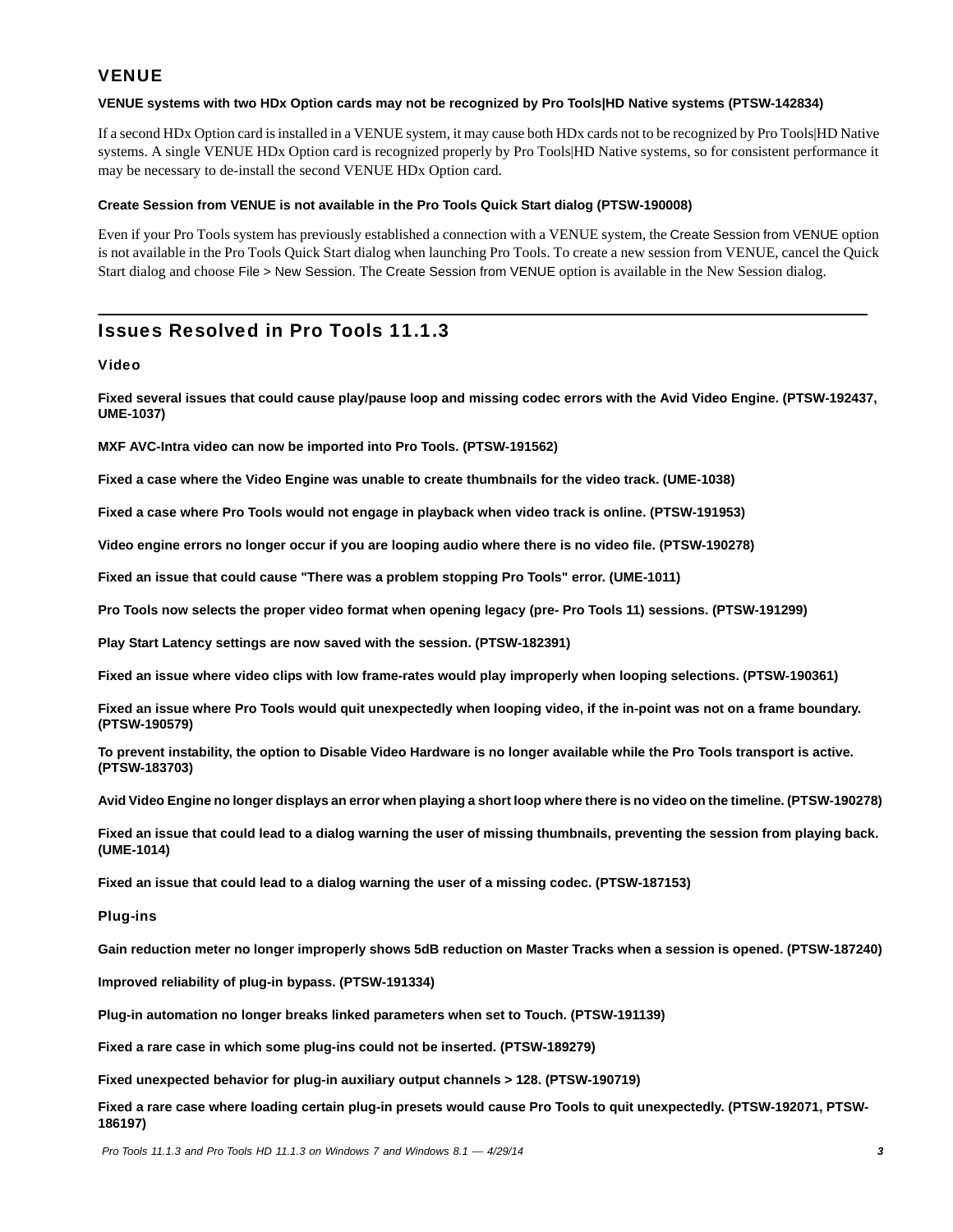**Click II no longer changes timbre randomly. (PTSW-190101)**

**Master bypass automation data for some third-party plug-ins no longer becomes corrupted when copied between tracks. (PTSW-192282)**

#### Miscellaneous

**OpenSSL updated to 1.0.1g. (SoundCloud and Gobbler integration)**

**Track Punch no longer occasionally deletes clips off the timeline. (PTSW-186681)**

**Fixed an issue where Beat Detective's processes were slow when its window was in the foreground. (PTSW-184608)**

**Performing a Bounce to Disk with six or more bounce sources in a session on ISIS no longer crashes Pro Tools. (PTSW-191594)**

**Groove clipboard now properly propagates to the Event Operations Window. (PTSW-190367)**

**Fixed a case where the Volume Trim automation lane improperly reverts to Volume lane automation display after reopening a session. (PTSW-191760)**

**Attempting to Automate Pan Right on stereo tracks using the MC Pro joysticks in Touch automation no longer stops automation from writing. (PTSW-191983)**

**(Pro Tools|HD only) C|24 scribble strip automation features are now displayed properly when HD software is running without HD hardware. (PTSW-190882)**

**Fixed an issue that would cause Pro Tools to incorrectly display a looping playhead when online in Remote Mode. (PTSW-191125)**

**Soundmaster timecode no longer quickly jumps somewhere else before locking to start location. (PTSW-190112)**

**Pro Tools no longer displays an error when importing audio from mounted ISIS volumes using Interplay Access. (PTSW-191143)**

**Fixed an issue that would cause Pro Tools to display error messages in the I/O Setup for HD|MADI devices. (PTSW-190580)**

**Embedded OMF files will now relink properly. (PTSW-189884)**

**Fixed an issue that caused Session Data Exported as Text to sort improperly in other applications. (PTSW-189277)**

**Editing clip gain during playback no longer results in unpredictable level changes. (PTSW-192551, PTSW-192575)**

**Fast surround pans now play back smoothly. (PTSW-192146)**

**Steep level automation no longer plays back incorrectly on the first play pass after session open and on first play pass after writing automation (HDX only). (PTSW-192502, PTSW-192316)**

**Fixed a case where stopping the transport while recording would create a gap at the end of a recording pass. (PTSW-192652)**

**Pro Tools no longer prevents scrolling of background windows when certain windows, like I/O setup, are open. (PTSW-187314)**

**Copy/Paste now works properly in counter fields, such as the Main Counter and Spot dialog. (PTSW-190682, PTSW-189258, PTSW-191012)**

**HEAT no longer silences when a native plug-in is instantiated in Insert J. (PTSW-186948)**

**Audio level is no longer unpredictable when editing clip gain with a mouse during playback. (PTSW-192551, PTSW-192575)**

**Steep volume automation no longer plays back incorrectly on first play pass after session open and on first play pass after writing automation (HDX only). (PTSW-192502, PTSW-192316)**

**Fixed a rare case in which overwriting the I/O Setup could cause an error when saving a project. (PTSW-192632)**

**Fixed a rare case in which Pro Tools would quit unexpectedly after stopping a Destructive Punch record pass. (PTSW-192573)**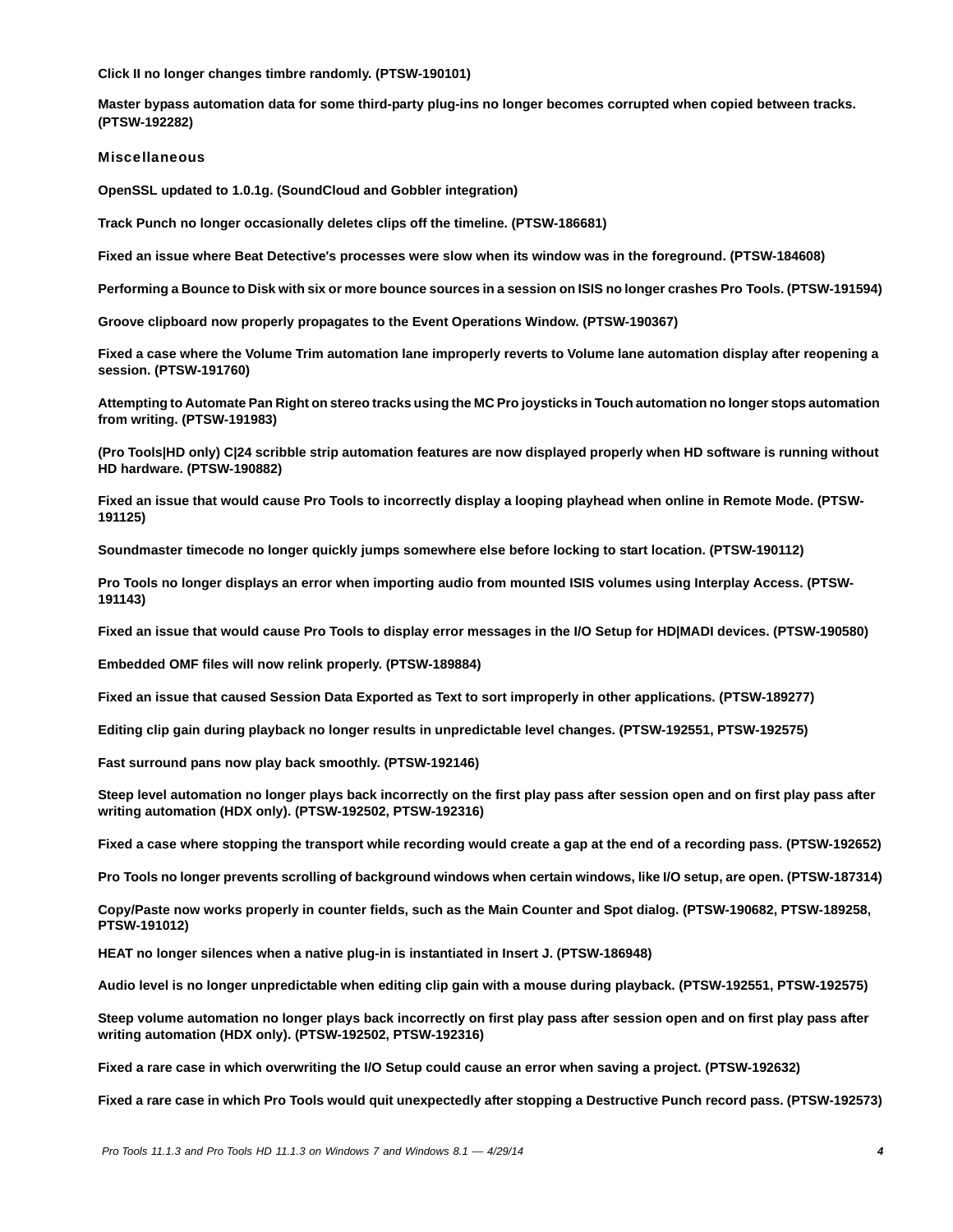**Fixed a case in which recording to an ISIS workspace would be delayed from 3-5 seconds. (PTSW-192333)**

**Trim automation no longer removes some downstream breakpoints. (PTSW-193101)**

**Pro Tools no longer quits unexpectedly when indexing volumes with bad UTF8 characters. (PTSW-193211)**

**Fixed a rare case where an invalid fade could be created adjacent to a crossfade, resulting in the clip being dropped from the timeline. (PTSW-185345)**

**Trim automation no longer delays the underlying written automation. (PTSW-186367)**

**Fixed a case where Clip Groups could be removed from the timeline when using key commands to cycle through the automation playlist view. (PTSW-146101)**

**Fixed an issue that would result in audio being erroneously played through the AFL/PFL path after an offline bounce. (PTSW-193306)**

**Fixed a case where pan automation would be removed when switching send channel counts with FMP enabled. (PTSW-193320)**

**Pro Tools HDX systems no longer display inaccurate metering on buses that pass more than 100 voices. (PTSW-192672)**

### Issues Resolved in Pro Tools 11.1.2

**Fixed a case where some plug-ins could not be switched out of bypassed state. (PTSW-191334)**

**Automation now properly interacts with linked plug-in parameters. (PTSW-191139)**

**C|24 HD-specific features are now available when using Pro Tools HD with non-HD hardware. (PTSW-190882)**

**Automation thinning no longer occurs improperly to breakpoints outside the most recent pass. (PTSW-165583)**

**Pro Tools now correctly extracts audio from imported AAF files. (PTSW-182235)**

**When there are missing files in an open session, mounting a volume no longer causes the Relink dialog to open. (PTSW-191127)**

### Issues Resolved in Pro Tools 11.1.1

**When vertically dragging a clip that shares a crossfade with an adjacent clip, the crossfade will now be converted to separate fades that preserve the sound of the original crossfade. (PTSW-173175)**

**Pro Tools now successfully imports AAF files originally exported from Steinberg Nuendo. (PTSW-190498)**

**When using ASIO applications with the Avid ASIO Driver with HDX or HD Native hardware, audio will not distort. (PTSW-190468)**

### Issues Resolved in Pro Tools 11.1

For a list of issues resolved in Pro Tools 11.1, please see the following Knowledge Base article:

<http://avid.force.com/pkb/articles/troubleshooting/Issues-addressed-in-Pro-Tools-11-1>

### Known Issues

The following sections document known issues you may encounter when using Pro Tools 11 and Pro Tools HD 11, along with workarounds if they exist.

### General Pro Tools Issues

**Error messages are displayed while unzipping the downloaded Pro Tools installer zip file (PTSW-181403)**

 *Pro Tools 11.1.3 and Pro Tools HD 11.1.3 on Windows 7 and Windows 8.1*  $-$  *4/29/14* **5**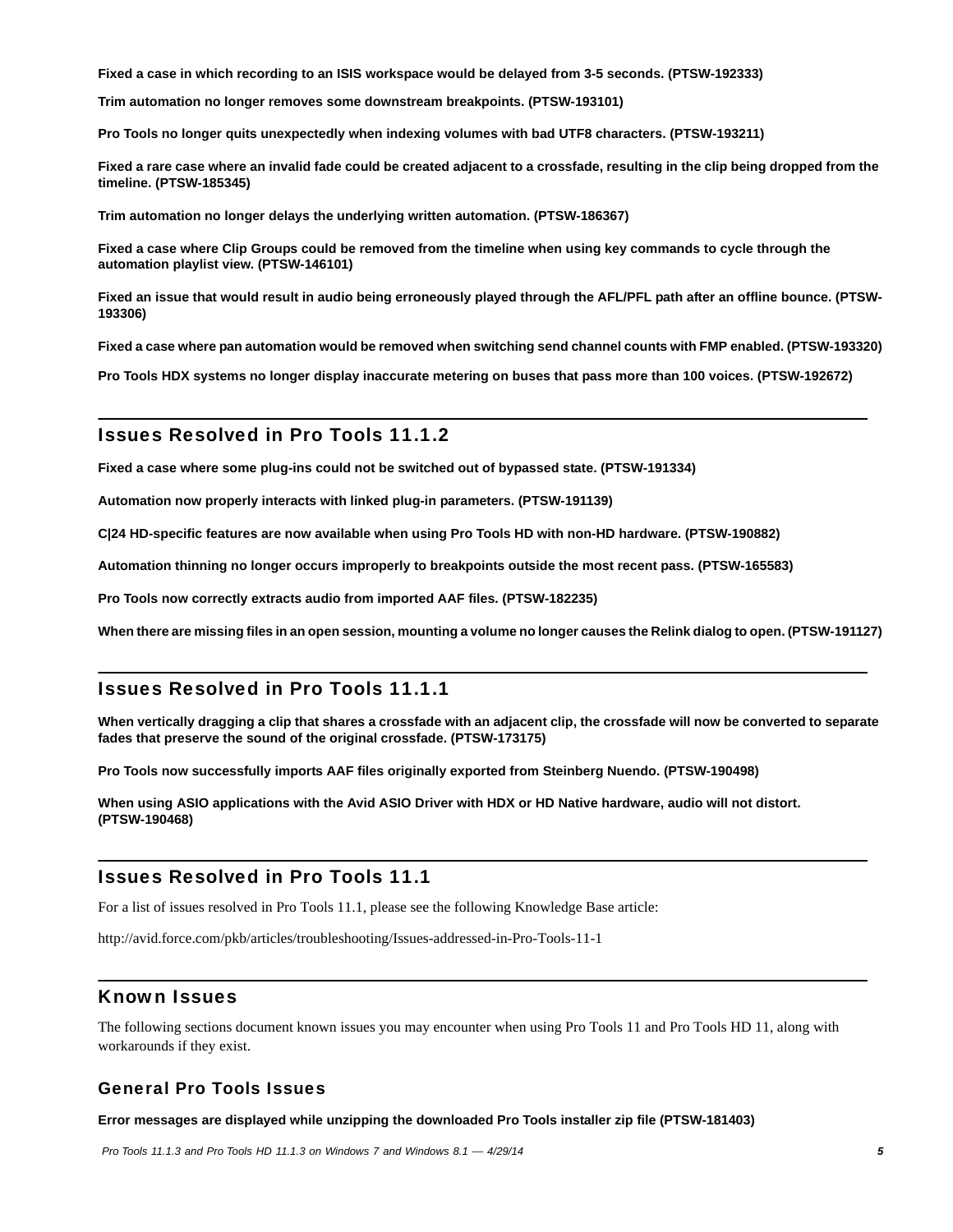While unzipping the downloaded Pro Tools installer .zip file, errors are displayed saying that certain files are missing. If you proceed and run the unzipped installer, then these files will be reported missing. To avoid this issue, move the downloaded .zip file to the root (top most) directory of a volume first (such as the C: drive), and then unzip.

### **Clicking on a Pro Tools window that may be visible will not always bring Pro Tools to the foreground, especially if a process is running in Pro Tools (such as Bounce to Disk)**

If Pro Tools is not the foreground application, you can bring it to the foreground by doing one of the following:

- Click the Pro Tools icon in the Windows Taskbar.
- **Press the Start+Tab keys to bring the Pro Tools application to the front.**

### **Pro Tools does not launch (58531)**

Pro Tools will not launch if hardware drivers are not installed or if there are no Inputs or Outputs set in the Control Panel for your audio interface. If Pro Tools does not launch, be sure the drivers for your audio interface were installed before Pro Tools installation. For M-Audio and some third-party interfaces, if the drivers are already installed, go to the Control Panel for your audio interface and make sure either the Analog or S/PDIF Inputs and Outputs are enabled.

### **Pro Tools quits unexpectedly when manually moving clips with sections out of the session length bounds (PTSW-188679)**

Clips that are moved outside of the session bounds may cause Pro Tools to quit unexpectedly. To avoid this, adjust the Session Length setting (in the Session Setup window) to ensure that there is sufficient time for all material in the session.

### **Pro Tools quits unexpectedly when importing video during playback (UME-960)**

Pro Tools may quit unexpectedly when importing video by drag and drop during playback. To avoid this issue, stop playback before importing video by drag and drop. Restart playback after the video has finished importing.

### **Session templates retain I/O settings and some preferences, display settings, and window layouts (PTSW-47133)**

Pro Tools session templates retain the I/O settings and some of the preferences, display settings, and window layouts from the system on which the template was created. Consequently, new sessions based on a template restores several session properties from the original system. These properties are retained by Pro Tools until you change them or another session or template is opened that replaces them. This also means that if a new blank session is created after using a template, the properties from the template will be used for the new session.

The properties retained from templates include default track height, view settings, window size and position, and I/O Setup. You can update templates by making the desired changes, using the File > Save as Template command (be sure to select the "Install template in system" option), and then selecting the template you want to replace.

### **Trying to load a session from an unmapped network drive results in the error: "Pro Tools application has stopped working" (PTSW-125913)**

When trying to load a session from an unmapped network drive, the error "Pro Tools Application has stopped working" will occur. To avoid this problem, be sure to map the network drive to a drive letter, set up the drive as transfer volume, and then open the session.

### **Pro Tools does not play back immediately after importing a large and complex AAF sequence (UME-905)**

Importing a complex AAF sequence that contains many video files and edits may cause Pro Tools to be in a Play/Pause state after all files have finished linking. This may also happen when reopening the session. If you encounter this, stop the transport, wait 30 seconds, and then attempt playback again. To avoid this problem completely, you can bounce the video and re-import, or request that the video editor flatten the video upon export.

### **Windows 7 Systems do not support double-clicking to launch Pro Tools session or installer on external FireWire HFS+ drive (PTSW-35457)**

On Windows 7 systems, if the session or installer is located on an external FireWire HFS+ drive, you cannot double-click on it to launch the session or installer. To launch a Pro Tools session located on an HFS+ drive, launch Pro Tools first, and then use the Open Session command in the File menu to open your session. For Pro Tools installation, copy the installer onto an internal drive, and run the installer from there.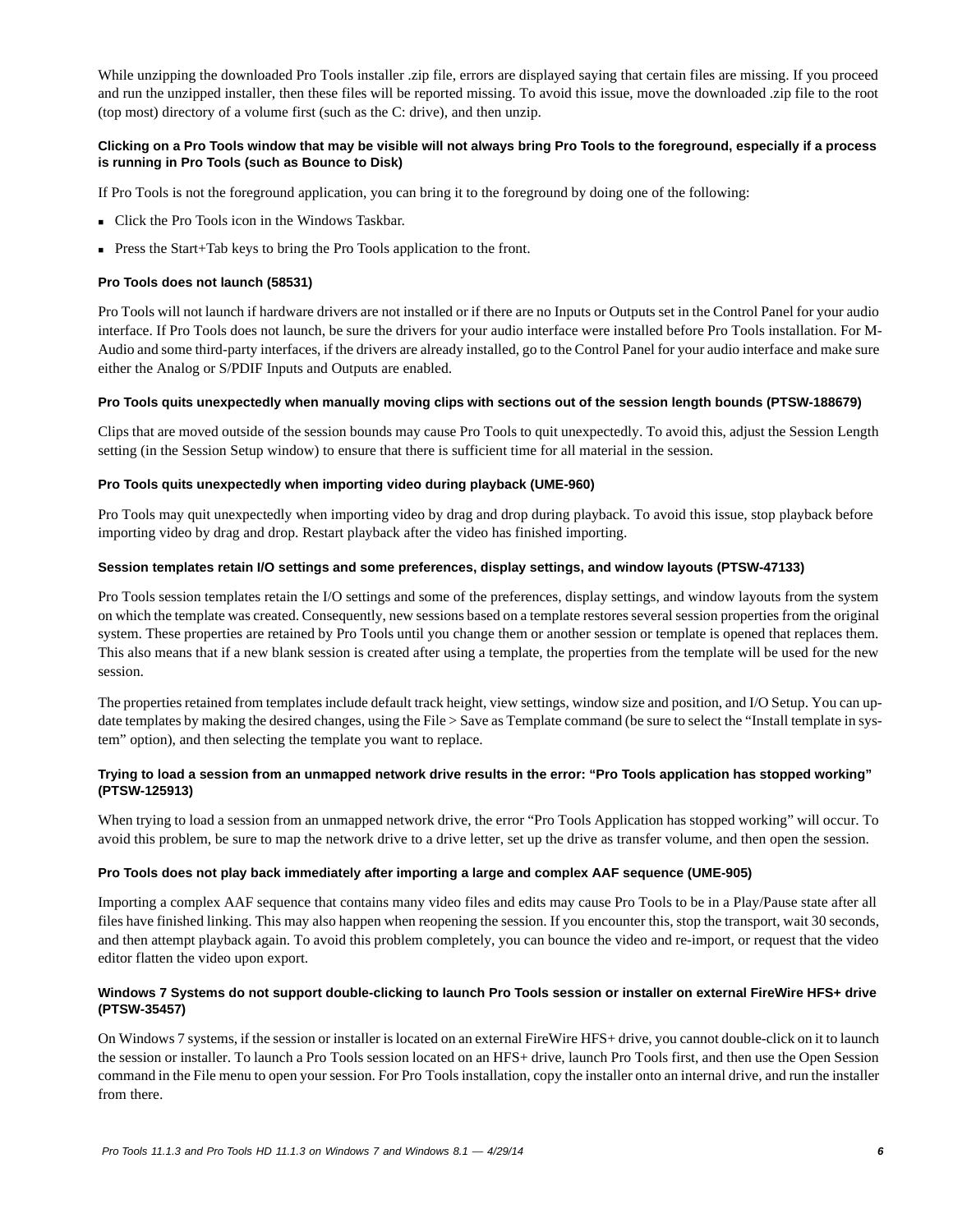### **Windows erroneously reports that Pro Tools has stopped responding**

Clicking on the splash screen while Pro Tools is launching can result in a Windows error stating that Pro Tools has stopped responding. Pro Tools is actually still loading normally and will finish launching if you just don't do anything or if you click "Wait for the Program to Respond."

### **Automation is replaced instead of overlaid when using Adjust Session Start Time to Match Source Start Time when importing session data (PTSW-149273)**

Automation can sometimes be replaced instead of overlaid when using Adjust Session Start Time to Match Source Start Time when importing session data. This issue may occur if the source session start time (of the session being imported) is earlier than the current session start time. This issue can be avoided if you instead import the session data from the session with the later start time into the session with the earlier start time. You must also not enable the Adjust Session Start Time to Match Source Start Time option, and select Maintain Absolute when prompted.

### **Start+L launches the Switch Admin User prompt instead of nudging cursor to the left (PTSW-17100)**

Start+L Key launches the Switch Admin User prompt instead of nudging the cursor to the left. As a workaround, enable Keyboard Focus (A...Z) and use the L key.

### **Scrubbing audio is offset by the overall system delay when Automatic Delay Compensation is enabled (PTSW-150138)**

With Automation Delay Compensation enabled, when scrubbing audio the output is offset by the overall system delay (displayed in the Session Setup Window). Large system delays cause a noticeable offset. To avoid this issue, you can disable Automatic Delay Compensation when you want to scrub audio for editing.

### **DestructivePunch may not behave correctly when using Automatic Delay Compensation (PTSW-157282)**

When using the Maximum amount of Delay Compensation, DestructivePunch may not behave correctly. To avoid this issue, do not use DestructivePunch with system delays over 4,096 samples at 48 kHz, 8,192 samples at 96 kHz, or 16,384 samples at 192 kHz.

### **Audio clips on tick-based tracks do not play at the correct tempo after opening a Reason song with a different tempo (PTSW-34086)**

Audio clips on tick-based tracks do not play at the correct tempo after opening a Reason song with a tempo that is different from the one in your session. To correct this, make any tempo change via the Conductor track or the Manual Tempo input and the clips will play back correctly.

### **Cannot run Reason or Record as ReWire clients if they have not first been launched and set up as a standalone application (PTSW-133070)**

Reason and Record need to be launched and setup as a stand-alone applications before running them as a ReWire clients with Pro Tools. Do the following:

- Launch Reason or Record in stand-alone mode and follow the on-screen instructions.
- Quit Reason or Record.
- Launch Pro Tools and insert Reason or Record as a ReWire plug-in on an audio, Auxiliary Input, or Instrument track.

### **Cannot drag and drop media files from the Desktop to Pro Tools (Windows 8 Only) (PTSW-181311)**

If UAC is enabled on Windows 8, dragging and dropping media files from the Desktop is disallowed. To avoid this issue, disable UAC.

### **When importing audio from a network share, "file is unreadable" or other errors occur (PTSW-149570)**

When importing an audio file from a network share using the Import Audio dialog or a direct shortcut to the share, Pro Tools may display an error such as "The audio file is unreadable by Pro Tools" or "The mp3 cannot be imported because QuickTime is not installed," even though QuickTime is installed on the system. If this occurs, map a drive letter to the network share and use the drive letter in the Import Audio dialog to navigate to the audio file.

### **Importing MP3 or MP4 files without QuickTime installed (PTSW-61863)**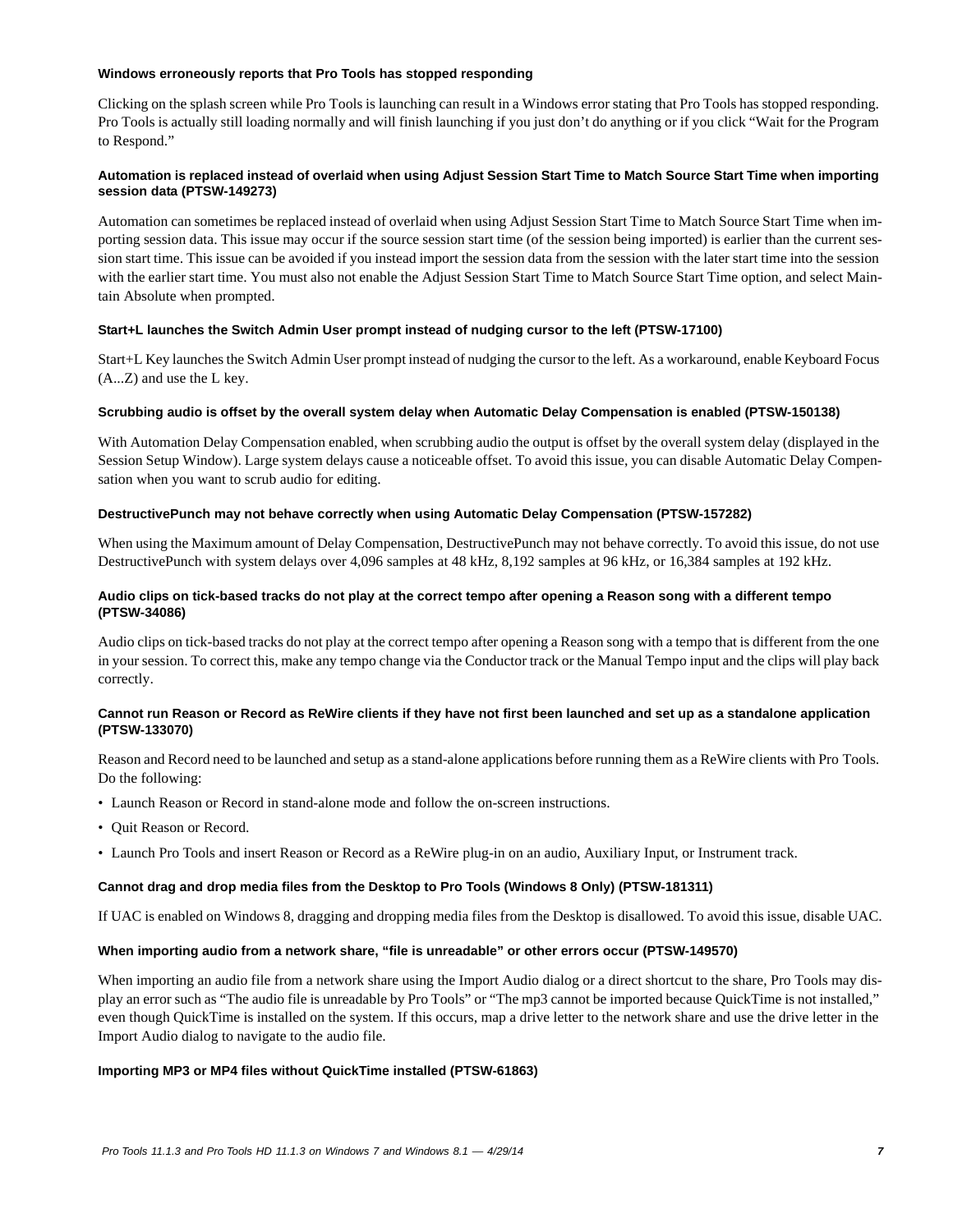If Pro Tools has been run on a system on which QuickTime was not present, but then QuickTime is installed later, there is the possibility that Pro Tools has indexed QuickTime files as "Unknown." These files will remain as unknown even after QuickTime has been installed. If this occurs, either delete DigiBase Database files and try again, or navigate in the browser to any "Unknown" QT file and select "Update Database for Selected."

Conversely, if Pro Tools has been run on a system with QuickTime present, but then QuickTime is uninstalled, there is the possibility that QuickTime files have been indexed as known audio file types that can no longer be understood by Pro Tools since QuickTime is now absent. If this occurs, delete all database files and try again.

### **Issues with Kensington mouse and drivers**

The following may occur when using a Kensington mouse with Pro Tools:

- Alt key sticks when Zooming (61823)
- Stuck Shift Key (62376)
- Stuck Control Key (61830, 62066, 61980, 61988, 62348, and 62559).

To clear stuck keys, press them again. If problems continue, try removing the Kensington drivers.

### **Error message "Could Not Complete Your Request because the System Cannot Find the File Specified (2)" (# 50454 and # 50457)**

This message can appear while logged into a non-administrative account and doing either of the following:

- Performing destructive AudioSuite processing
- Locking files in the Workspace browser

This is possibly because the audio file has read-only permissions. In order to correct this, you must be able to log into an administrative account in Windows and change the permissions of the audio file so you have full read and write access to the audio file. If you do not have administrative access of the computer, then you must either contact the administrator of the computer to resolve this problem, or use the File > Save Copy In command to create a copy of the session with all of its audio files.

### **Groove Templates (43997)**

Pro Tools will be unable to retrieve custom Groove Templates that are saved in an incorrect directory. Groove Templates should be saved only within the "Grooves" folder.

### **Clip Groups can be dragged to tracks in Playlist view even though Clip Groups are not supported in Playlist view (PTSW-152707)**

It is possible to drag a clip group to a track in Playlist view even though clip groups are not supported in Playlist view. Normally, when switching to Playlist view from another track view, any clip groups on that track are automatically ungrouped. While clip groups dragged to tracks in Playlist view may appear to work properly, it is recommended that you ungroup them while in Playlist view to ensure proper behavior.

### **Importing tracks with Import Session Data clears the Undo queue (51775)**

It is documented in the Pro Tools Reference Guide that importing tracks through Import Session Data clears the Undo queue. More specifically, the Undo queue gets cleared when Main Playlist Option is set to "Import - Replace existing playlists." The Undo queue does not get cleared if the option is set to "Import - Overlay new on existing playlists" or "Do Not Import."

### **Unrendered mix and match AAFs will not properly import (PTSW-181825)**

If the error "A video file and its associated clips were removed because its timecode rate is incompatible with the project type" appears, it is likely that your AAF contains unrendered mix and match video. To avoid this, render mix and match AAFs from Media Composer before or during export.

### **AAF files that contain AMA-linked audio cannot be imported (PTSW-182322)**

Pro Tools cannot import AAF files that contain AMA-linked audio files. AMA-linked audio must be imported or transcoded in Media Composer before the AAF is exported.

### **With the Pro Tools Web browser, links to external sites do not work as expected (PTSW-145325)**

 *Pro Tools 11.1.3 and Pro Tools HD 11.1.3 on Windows 7 and Windows 8.1*  $-$  *4/29/14* **8**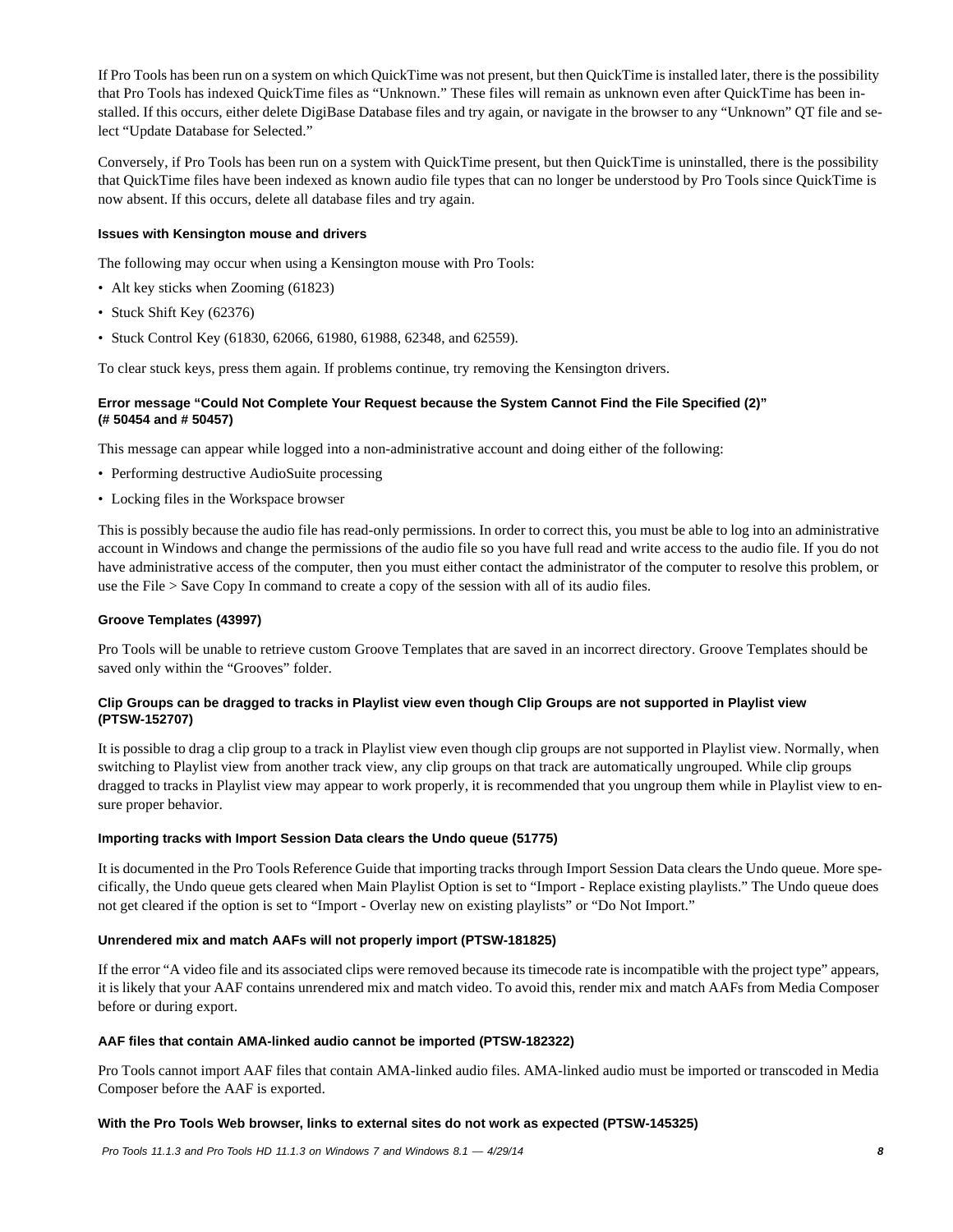In the Pro Tools Web browser, navigating to external sites using links from Avid web pages (such as links to social networks like Facebook and LinkedIn) may not work as expected. For the sake of security, the Pro Tools Web browser is restricted to *avid.com* pages. If you want to browse sites other than *avid.com*, or share *avid.com* pages with friends, use the Launch Page in External Browser feature to view the page in your default Web browser and navigate from there.

### **If you sign into Gobbler after launching Pro Tools, it may be necessary to retry the connection to Gobbler (PTSW-174742, PTSW-175516)**

If you launch and sign into Gobbler after you have already launched Pro Tools, when you try to connect to Gobbler (by choosing the Setup > Connect to Gobbler or File > Send To > Gobbler commands, or by using the Share With Gobbler option in the Bounce To Disk or Export Selected dialogs), you may need to click Connect more than once to make the connection to Gobbler. To avoid this issue, launch and sign into Gobbler before launching Pro Tools.

### **When Bouncing to Disk or Bouncing to QuickTime, the Bounce hangs if the file name contains an illegal character-such as ":" or "ü" (PTSW-183327)**

To avoid this issue, do not use non-standard characters for bounced file names.

### **Clip names appear incorrect after selecting Field Recorder channel matches, or expanding to new tracks. (PTSW-136012)**

This can occur if the file name of a Field Recorder channel match contains a hyphen followed by a number greater than zero. Pro Tools names new clips by incrementing the number after the hyphen. If a field recorder file is already named in this way (such as "Filename-01"), then new clips created by selecting a Field Recorder channel match or by expanding a track may have names different from the parent file. To avoid this situation, avoid using hyphens in Field Recorder file names.

### **Field Recorder matches appear offset after AudioSuite rendering if the session timecode rate does not match the file timecode rate (PTSW-152147)**

If a portion of a file has been rendered with an AudioSuite plug-in, an offset can occur when expanding field recorder matches in cases where the session timecode rate does not match the timecode rate of the audio file. To avoid this issue, you can either render the whole file with AudioSuite (rather than only a portion of the file), or use Whole File mode when rendering AudioSuite processing.

### **External Field Recorder matches do not show up after an initial index pass (PTSW-180659)**

If external field recorder matches do not show up on a field recorder track after the initial index pass, save and reopen the session.

# I/O Setup

### **I/O Setup files can be saved with illegal characters when Enforce Mac/PC Compatibility option is not enabled (60730)**

When importing I/O Setup files (.pio files) from Mac sessions that were not saved with the Enable Mac/PC Compatibility option enabled, files that have illegal characters are not converted successfully—illegal characters do not get replaced with an underscore.

### **Master Faders assigned to mapped output busses function only on that specific bus, not for the output channel as a whole (PTSW-127517)**

Because a Master Fader works on a bus, not on an output path or output channel, there may be certain configurations in which the level sent to the physical I/O is not reflected on any meters in the Pro Tools application. If the configuration includes overlapping output paths or has multiple busses assigned to a single output path, the overall signal level from these combined sources (including any clipping indication) will only be displayed on the interface itself. You can avoid using multiple output paths or output busses simultaneously by routing your sources to a single mapped output bus and assign a Master Fader to that.

### **Overlapping outputs are not supported for AFL/PFL (PTSW-128167)**

While Pro Tools I/O Setup lets you select overlapping outputs for AFL/PFL monitoring, overlapping outputs are not supported for AFL/PFL monitoring. For example, if paths A 3–4 overlap the main path A 1–2, even though you can select paths A 3–4 for AFL/PFL monitoring, you won't hear anything when monitoring AFL/PFL on paths A 3–4. You can avoid this problem by using non-overlapping paths for AFL/PFL monitoring.

### **I/O Settings Pane appears inactive after editing video track during play (PTSW-183106)**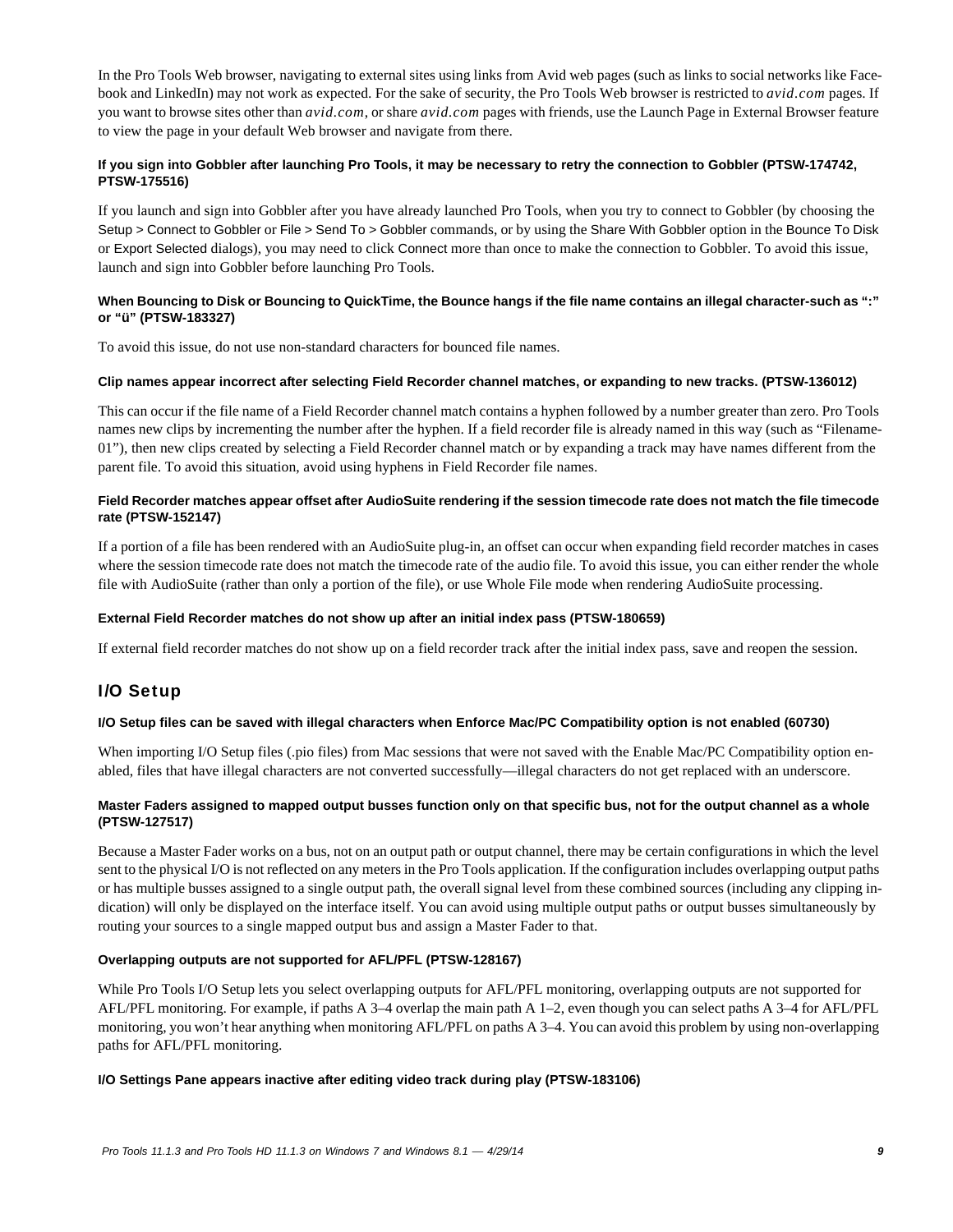If you edit video during playback, the I/O Setting pane for the Video track appears inactive during playback, preventing you from opening the track's Output Setting tab. To access I/O settings for the track, stop playback.

# File and Disk Management

### **Auto-saving with external hard drives that have little free space can result in data loss (PTSW-32639)**

When recording to hard drives that do not have much free space available and when the Auto-Save preference is turned on, it is possible to completely fill your record drives, and cause data loss. While this occurrence is rare, it can also result in external drives that will fall offline and not be able to used on the Windows system. It is recommend that you do not allow your record drives to become completely full, and that you manually back up your projects on a regular basis.

### **Pro Tools unable to relink to audio files and fade files that have illegal characters when Enforce Mac/PC Compatibility is not enabled (PTSW-57355)**

A Pro Tools session is unable to relink to audio files and fades that have illegal characters if the session was copied without the Enable Mac/PC Compatibility option enabled. The workaround is to open the DigiBase Project Browser and manually relink each file by Unique ID.

### **Importing interleaved BWF files exported from Pro Tools 10 and higher into Pro Tools 9.0.x (and lower) may cause Pro Tools to quit unexpectedly (PTSW-151579)**

When exporting any greater-than-stereo multichannel interleaved WAV (BWF) files other than 5.1 from Pro Tools 10 and higher, and then importing them into Pro Tools 9.x or lower, Pro Tools quits unexpectedly. To avoid this problem, export audio files for import into lower versions of Pro Tools in another file format (such as AIFF or multi-mono).

### **Unable to open Mac sessions from Workspace if illegal characters in session name were converted to underscore symbols (PTSW-52463)**

You will not be able to open a Mac session from the Workspace if the session name contains illegal characters that were converted to underscores. The workaround is to open the session using the File > Open command.

### **Multiple files with the same name do not relink properly when Save Copy In command is used with Preserve Folder Hierarchy option (PTSW-28069)**

When saving a session copy with Preserve Folder Hierarchy checked, files with the same name may not relink properly when using Manual Relink. When opening the session copy, use Automatically Relink to locate the correct files. If the session has already been opened using Manual Relink and some files are still offline, select Relink Offline in the Project Browser to manually relink the remaining files.

### **Missing files when opening a session created by a lower version of Pro Tools (37572)**

When opening some sessions created by a lower version of Pro Tools, some files may be missing. You should be able to relink these files in the Relink window by Name and Duration. In some cases Match Format may not result in found links.

### **After Relinking files the Relink window does not retain its "revealed/open" status (PTSW-178130)**

Although the checkbox remains selected, the reveal status of volumes is not retained if the Relink window is automatically reopened. Be sure to reveal the volumes so that the enabled checkboxes are visible in order to reliably relink to missing files.

### **"Access Violation" on playback of read-only sessions**

Pressing play in a session recently restored from CD-ROM may result in a dialog stating "Access Violation." This happens if the session (and its audio files) are marked with the Read-Only flag. If you do not know how to remove the Read-Only flag from your files, please consult Windows Help.

### **Unable to create a session when navigating through the Windows 7 Libraries directory (PTSW-133266)**

When creating a session in Pro Tools, if you navigate to the location where you want to save the session through the Windows 7 Libraries directory path, you will be unable to create the session. To avoid this problem, navigate to the location where you want to save the session through another directory path, such as Drive:\Users\User Name\My Documents\... .

### **When relinking audio files, mismatched channel widths are not found (PTSW-189868)**

 *Pro Tools 11.1.3 and Pro Tools HD 11.1.3 on Windows 7 and Windows 8.1 — 4/29/14 10*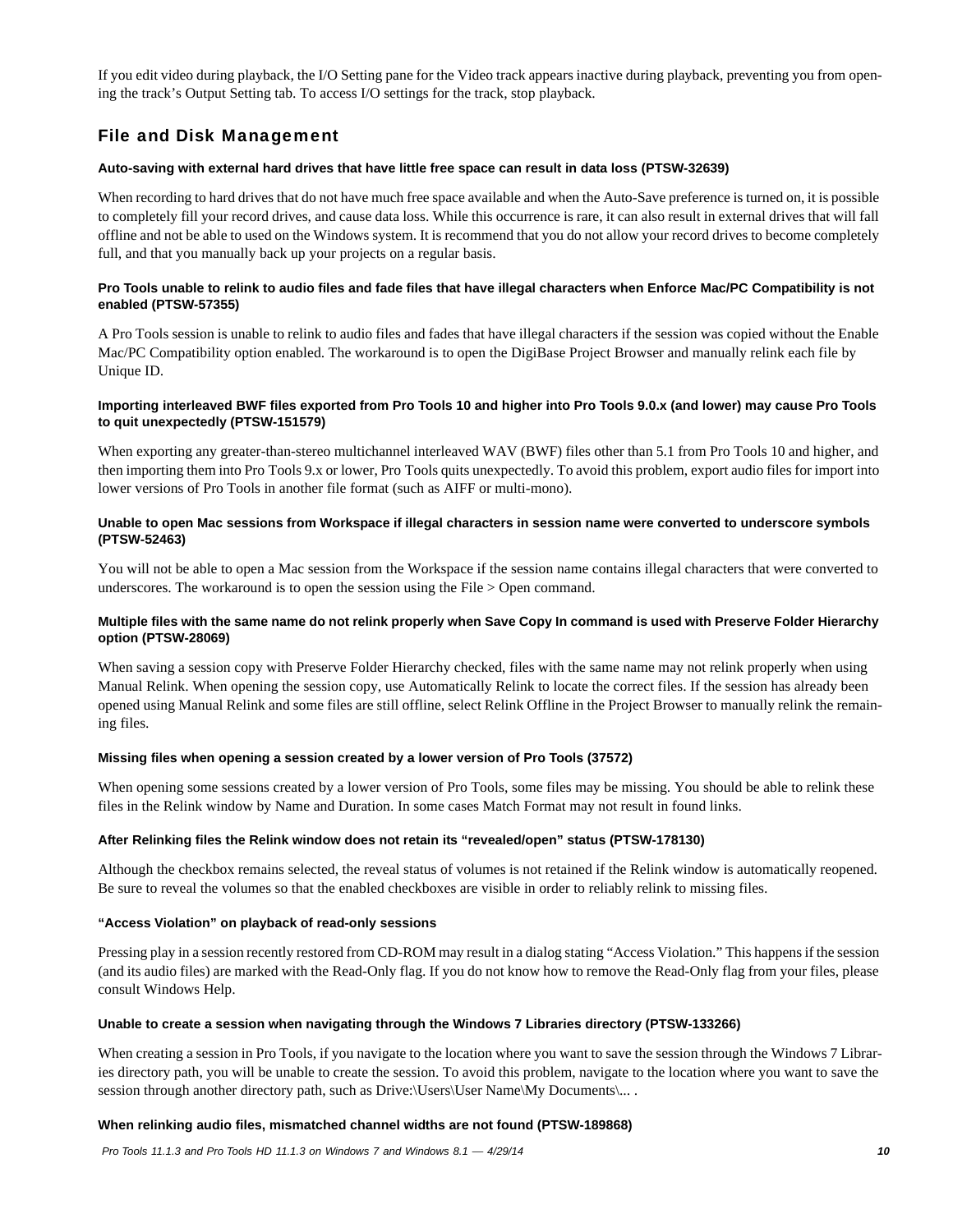When relinking audio files, it is possible to link files with different channel widths. This is not a supported workflow and may have unpredictable results. Ensure that the channel width of linked files match the channel widths of clips in the session to avoid this issue.

# Elastic Audio

### **When opening legacy sessions (Pro Tools 9 and lower) in Pro Tools 10 and higher, any rendered Elastic Audio clips are automatically re-rendered (PTSW-139989)**

Rendered Elastic Audio clips created in legacy sessions need to be re-rendered for use in Pro Tools 10 and higher. Re-render of these files occurs automatically when the session is opened in Pro Tools 10 and higher.

### **Fades on Elastic Audio-enabled tracks may not regenerate when opening sessions created with Pro Tools 10 and higher in Pro Tools 9.0.x (PTSW-152949)**

When saving a copy of a Pro Tools 10 or higher session to v7-v9 and opening the copy in Pro Tools 9.x, some fades might not be regenerated even if you select the option to re-generate fades without searching. If this happens, closing and re-opening the session causes the missing fades to regenerate.

### **Maintaining phase coherency with Elastic Audio pitch processing (PTSW-20602)**

When there is Elastic Audio Pitch processing enabled on a track, switching from Polyphonic, Rhythmic, or X-Form to Monophonic or Varispeed can disrupt phase coherency. To preserve phase coherency in this case, be sure to clear all Elastic Audio Pitch processing from the track before switching to the Monophonic or Varispeed algorithm.

### **Drift in an audio file may occur when using Elastic Audio and the Monophonic or X-Form algorithms (PTSW-33768)**

Drift in an audio clip may occur when using elastic audio depending on how much the clips is expanded or compressed when using the Monophonic algorithm. If you are using elastic audio with material that contains transient information in it that you would like to keep from drifting, you should use the Polyphonic or Rhythmic algorithms.

### **Displayed timebase is incorrect after importing Elastic Audio tracks (PTSW-46897)**

The incorrect timebase is displayed after importing Elastic Audio tracks to existing tracks with opposite timebase. You will need to manually select the correct timebase for the affected tracks.

### **Elastic Audio clips on Playlist lanes are not rendered (PTSW-47311)**

In Playlists View, any Elastic Audio clips on Playlist lanes are not rendered (waveform is "off-line") when changing the track's Elastic Audio processing from Real-Time to Rendered. Using the object grabber to select any off-line clips, promoting them to the main playlist or copying and pasting the clips in place will render using the selected Elastic Audio algorithm.

### **Cannot import Elastic Audio tracks with the Consolidate From Source Media option (PTSW-33894)**

Use Copy from Source Media to import Elastic Audio tracks.

### MIDI

### **Versions of Sibelius lower than 7.5 do not launch when using the Send to Sibelius command (PTSW-24193, SIB-164)**

When you first install any of the supported Sibelius packages (Sibelius, Sibelius First, or Sibelius Student), the Send to Sibelius command in Pro Tools will return a false error stating that Sibelius is not installed in the system. To avoid this problem, launch Sibelius manually and create a score document. This will only needs to be done once, after which the Send to Sibelius command should function properly.

### **When using Import Session Data on a MIDI track with Real-Time Properties enabled and set to using diatonic transposition, transposition is based on the first key signature in the session only (PTSW-49297)**

When importing session data from a session that includes multiple key signatures and a MIDI or Instrument track with the "Transpose in Key" Real-Time property enabled, the transposition will be based only on the first key in the session. This can be corrected by toggling the Real-Time Properties off and on, at which point the diatonic transposition will be correct for each key.

### **Unavailable MIDI input paths for MIDI and Instrument tracks are not indicated (PTSW-46839)**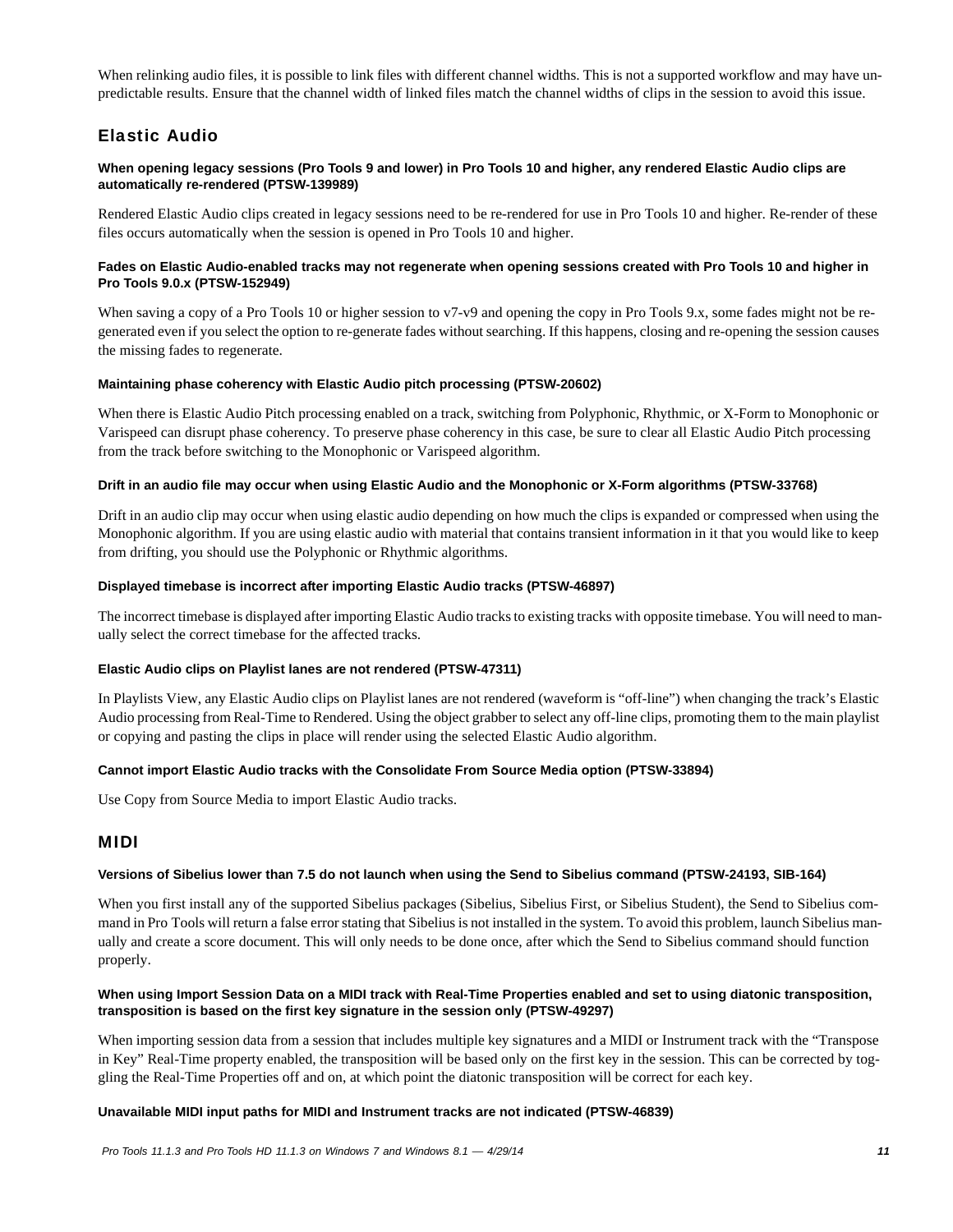The device or path name for MIDI Input on MIDI and Instrument tracks is not italicized and grayed out when opening a session on a system where the device or path are not actually present.

# Plug-Ins

*For known issues about specific plug-ins, see the Audio Plug-ins Read Me.*

### **AudioSuite and Clip Groups (PTSW-57457)**

AudioSuite plug-ins handle Clip Groups in the Clip List slightly differently than audio files. With audio files, an AudioSuite process can be applied to all copies of a unique audio file which appear in your session by selecting your target as Clip List in the AudioSuite plugin window and selecting Use in Playlist. However, if your target is set to Clip List in the AudioSuite plug-in window while you have a Clip Group selected, Pro Tools does not recognize the Clip Group as processable audio and will present a No Audio was Selected error. This is because a clip group is not treated as audio until it is actually used in a track.

To apply an AudioSuite process to all copies of a Clip Group in a session at once, do the following:

- **1** Select the Clip Group to be processed.
- **2** From the Clip List menu, select Ungroup All. All elements of the group will remain selected.
- **3** Perform AudioSuite processing.
- **4** From the Clip List menu, select Regroup.
- **5** When prompted, select Modify to apply the AudioSuite Process to all copies of the Clip Group in the session, or Copy to apply it only to the selected Clip Group.

### **Plug-In Find and Relink with file types not supported by Pro Tools (111704)**

Find and Relink will not be triggered by plug-ins in situations where plug-ins are missing links to file types that are not natively supported by Pro Tools (such as REX files). To have full Plug-in Find and Relink support, the file types used by plug-ins must also be supported by Pro Tools.

### **MIDI outputs to some software synthesizer plug-ins are italicized in cross-platform sessions (PTSW-33965)**

With some software synthesizers, MIDI output ports show up italicized when opening a session on a different computer platform than the session was created on until you re-assign the outputs.

# Pro Tools|HDX Systems

### **Pro Tools does not play back when an invalid sync source is selected on SYNC HD (Word Clock or AES/EBU) (PTSW-156651)**

When attempting to initiate playback, playback will fail if a SYNC HD is connected to an HDX card and an Avid audio interface with no connections to either the word clock or AES/EBU ports. Ensure that the clock is set to a working clock source to resolve this issue.

### **In Avid DigiTest, the reported slot number may not correspond to the physical slot number in the computer (PTSW-155373)**

In Avid DigiTest, the slot number reported for Avid HDX cards starts from 0 on up. For example, "Slot 1" does not necessarily correlate to the first physical slot in the machine. If you have an Avid HDX card that is having problems, match the Serial Number ID on the back of the card with the Serial Number ID displayed on the Slot Info page in Avid DigiTest.

### **Audio stops in certain circumstances with multi-card HDX systems (PTSW-158701 and PTSW-157600)**

Signal routing issues are known to occur with HDX systems on HP Z800 Workstations. To resolve these issues, run HP Performance Advisor software after installing Pro Tools, and load the Avid optimized settings.

### **Corrupted audio when bus recording (signal inverts every 8 samples) (PTSW-158063)**

HP Z800 workstations can drop samples while recording when an HDX card is present in PCIe Slot #3 (connected to the Southbridge). This recording problem is resolved by updating the HP Z800 to the latest BIOS (3.54). Use the HP Performance advisor to update your machine before or after installing your Avid HDX card(s).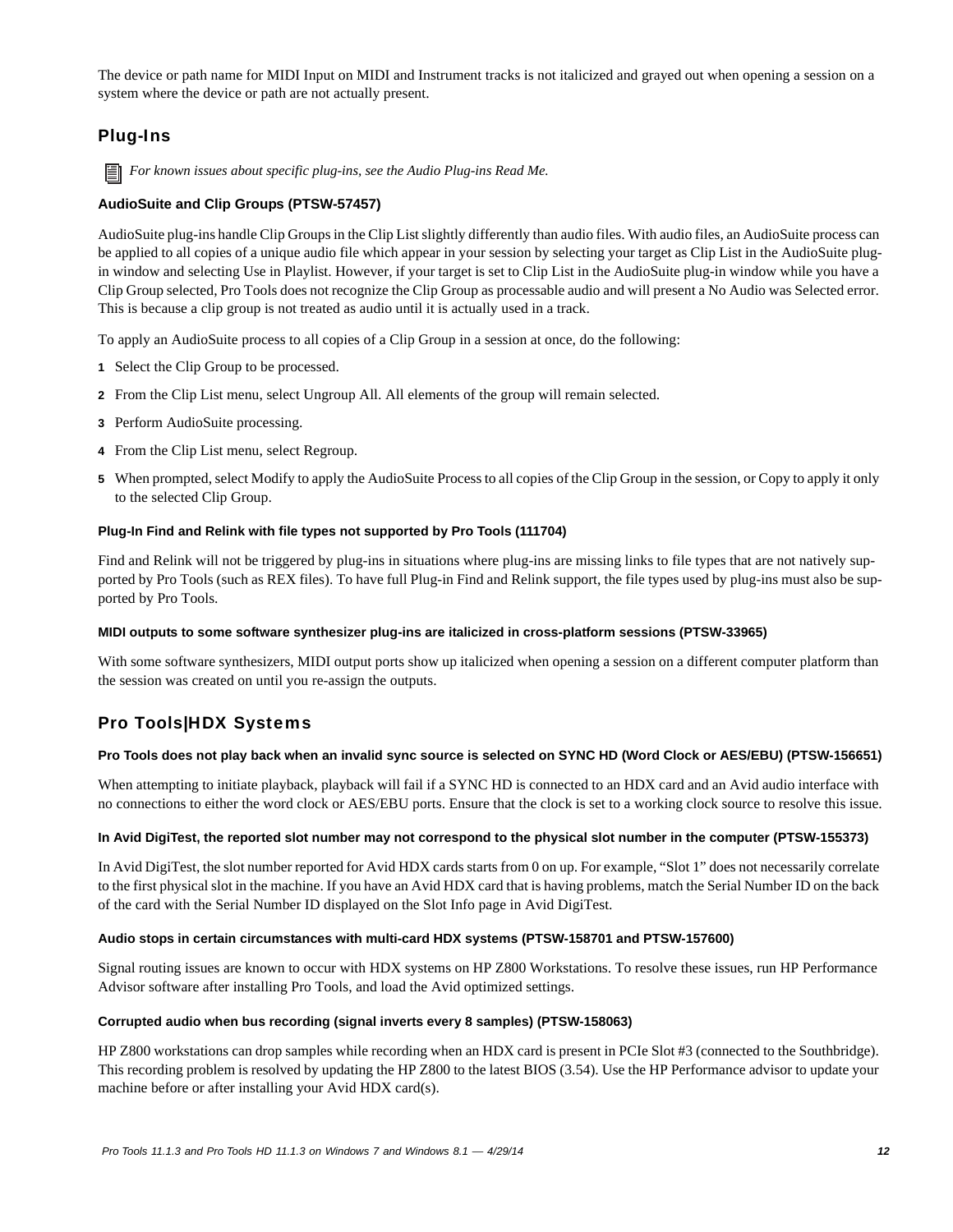# Pro Tools|HD Native Systems

### **Audible pops and clicks when changing buffer sizes (PTSW-125715)**

Pops and clicks may occur when changing the Hardware Buffer Size (H/W Buffer Size) in the Playback Engine dialog while monitoring live audio through HD Native hardware. Avid recommends not changing the Hardware Buffer Size while monitoring live audio to avoid this problem. If you must change the Hardware Buffer Size while monitoring live audio, be sure to lower the monitoring volume to avoid any possible damage to your speakers.

# Control Surfaces

### **Trim Scrub and Trim Shuttle don't work on clips with fades (PTSW-46911)**

If a clip has fades, Trim Scrub and Trim Shuttle don't work when trying to trim using a control surface. To work around this problem, remove any fades on the clip, then execute the Trim Scrub or Trim Shuttle, and then restore the fades.

### **Used HW output path indication (PTSW-17559)**

In Assign Matrix, Insert mode the used HW output path will not have amber background indicating that it's already assigned after switching to a different insert on the same track.

### **Color indication on plug-in controls in Learn mode (PTSW-18480)**

When a plug-in is in Learn mode and the track with this plug-in is not focused on the main ICON unit, all automation LEDs in the plug-in window will be red if the track is in one of auto write modes. This conflicts with red color indication on the plug-in control, which is armed for mapping. The workaround is to set the track with plug-ins to Read automation mode.

### **Send/Pan mode on D-Command for Sends F–J (PTSW-50046)**

In Pro Tools 7.3 and higher, if you save a session on D-Command which is in Send/Pan mode for Sends F-J, the session will open in previous versions of Pro Tools with the channel fader controlling that Send level, as if in Flip mode. To avoid this, open the same session in Pro Tools 7.4, take the session out of Send/Pan mode, and re-save the session.

### **SignalTools meter ballistics on control surfaces (PTSW-52799)**

SignalTools RMS, VU, BBC, Nordic and DIN meters will display inaccurate decay times when viewed on a control surface. Unaffected types are Peak, VENUE, and Peak + RMS, which only reports the Peak meter to the control surface. The attack times of the affected meters are not affected, only the decay times. All meter types display accurately in the plug-in window.

### **Channel Strip plug-in Expander/Gate meters appear in the Compressor/Limiter meter instead of in the Expander/Gate meter in D-Control Dynamics section (Main Unit) (PTSW-150897)**

The Avid Channel Strip plug-in uses shared meters for Expander/Gate and Compressor/Limiter processing. Because of this, both Expander/Gate and Compressor/Limiter metering appear only in the Compressor/Limiter meter in D-Control Dynamics Section (Main Unit).

### **Pro Tools transport must be stopped when recalibrating ICON faders (PTSW-54678)**

The transport in Pro Tools must be stopped when recalibrating faders on D-Command and D-Control. If one or more faders need calibration do the following: Stop playback, enter Utility mode, press TEST, press FADER, and press RECAL. After recalibrating faders. exit Utility mode.

### **The Edit and Mix windows do not follow banking on EUCON control surfaces (PTSW-133466)**

When the Edit Window Follows Bank Selection and/or the Mix Window Follows Bank Selection preferences are enabled in Pro Tools (Setup > Preferences > Mixing), after banking your EUCON controller, neither the Edit nor Mix window scroll to follow. You will have to manually change the view of the Edit or Mix windows to see the tracks that correspond to the EUCON controller if they are off screen.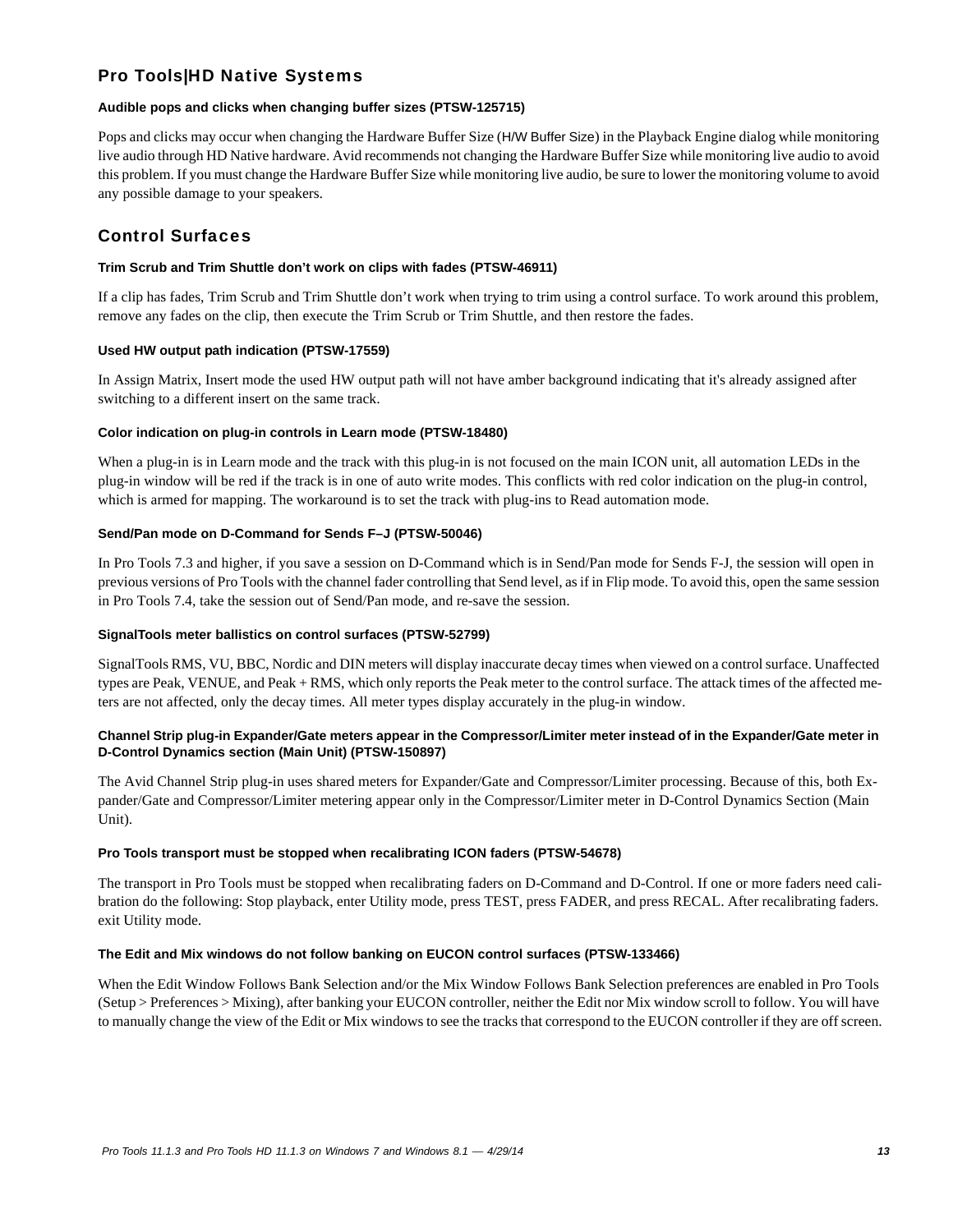# Video

### **High CPU usage with video playback set to Pillarbox/Letterbox versus stretched video (UME-946/UME-971)**

If the height and width dimensions of your picture do not match the aspect ratio of the video window, by default, the picture will be stretched to match the video window. To maintain the native aspect ratio of the picture, Right-click in the video window and select Pillarbox/Letterbox. This setting scales the picture to the largest possible size while maintaining its native aspect ratio.

### **Playback of QuickTime video in Pro Tools may stutter or drop frames**

When monitoring QuickTime playback in the Pro Tools Video Window on the computer screen, the video image may stutter or drop frames. To improve results with QuickTime playback, try any of the following:

- Disable Continuous Scrolling.
- Close unnecessary UI windows.
- Try using the DNxHD codec.
- A second Pro Tools, Media Composer, or Symphony DX Video Satellite option offers guaranteed performance for Avid video playback with a primary Pro Tools|HDX or Pro Tools|HD Native system.

### **Unsupported QuickTime video formats (PTSW-52140, PTSW-52155, PTSW-52157)**

Several video formats supported in QuickTime are not supported in Pro Tools. These include .DivX, .flc, .m4v and .3gp format movies. Attempting to import these will generate errors or will fail to import.

### **QuickTime files that contain multiple CODECs may not import (UME-835)**

If the Pro Tools tells you that a file cannot be imported because it may be unsupported, check to see if the file contains more than one CODEC. This can be done by opening the file in QuickTime player and examining the file properties. QuickTime files that contain more than one CODEC are not officially supported for import into Pro Tools.

### **Closing the QuickTime window during session playback may result in –9092 errors that stop playback (PTSW-162502)**

To avoid this issue, try increasing the number of CPU Cores available for Pro Tools processing and/or raise the H/W Buffer Size in the Pro Tools Playback Engine dialog.

### **"Error reading video in the QuickTime files" when importing some MPEG 1 and 2 video files in Pro Tools (PTSW-178017)**

Some MPEG1 and MPEG2 files cannot be opened by Avid applications, including Pro Tools. Transcode these files to one of our primary CODEC such as DNxHD or AppleProRes for use in Pro Tools to avoid this issue.

### **MPEG-1 and MPEG-2 video freezes at edit points (79182)**

Editing MPEG-1 & MPEG-2 video is not officially supported. If you experience this problem, try switching playback to the Video window, or convert the movie to a supported format using a 3rd party application. Removing the audio from an MPEG-1 or MPEG-2 movie with a 3rd party application may also fix the problem.

### **3G2 file extension is not supported for video import (PTSW-178015)**

Pro Tools 11 provides support for the .3GP file type extension for video import. These are video files often created on mobile phones. The second generation of this format uses the file extension of .3G2. Files with the .3G2 file extension will be filtered out as unavailable for video import. These .3G2 files may be available for import if their file extension manually changed to .3GP. If the files remain unavailable for import after changing their extension, they will need to be converted to an explicitly supported format such as DNxHD or AppleProRes for use in Pro Tools.

### **Audio and video will not stay in sync when using ASIO4ALL (PTSW-179261)**

When ASIO4ALL is selected as the Pro Tools Playback Engine, video may drift out of sync and even drop frames. To avoid this, use a supported Avid audio interface.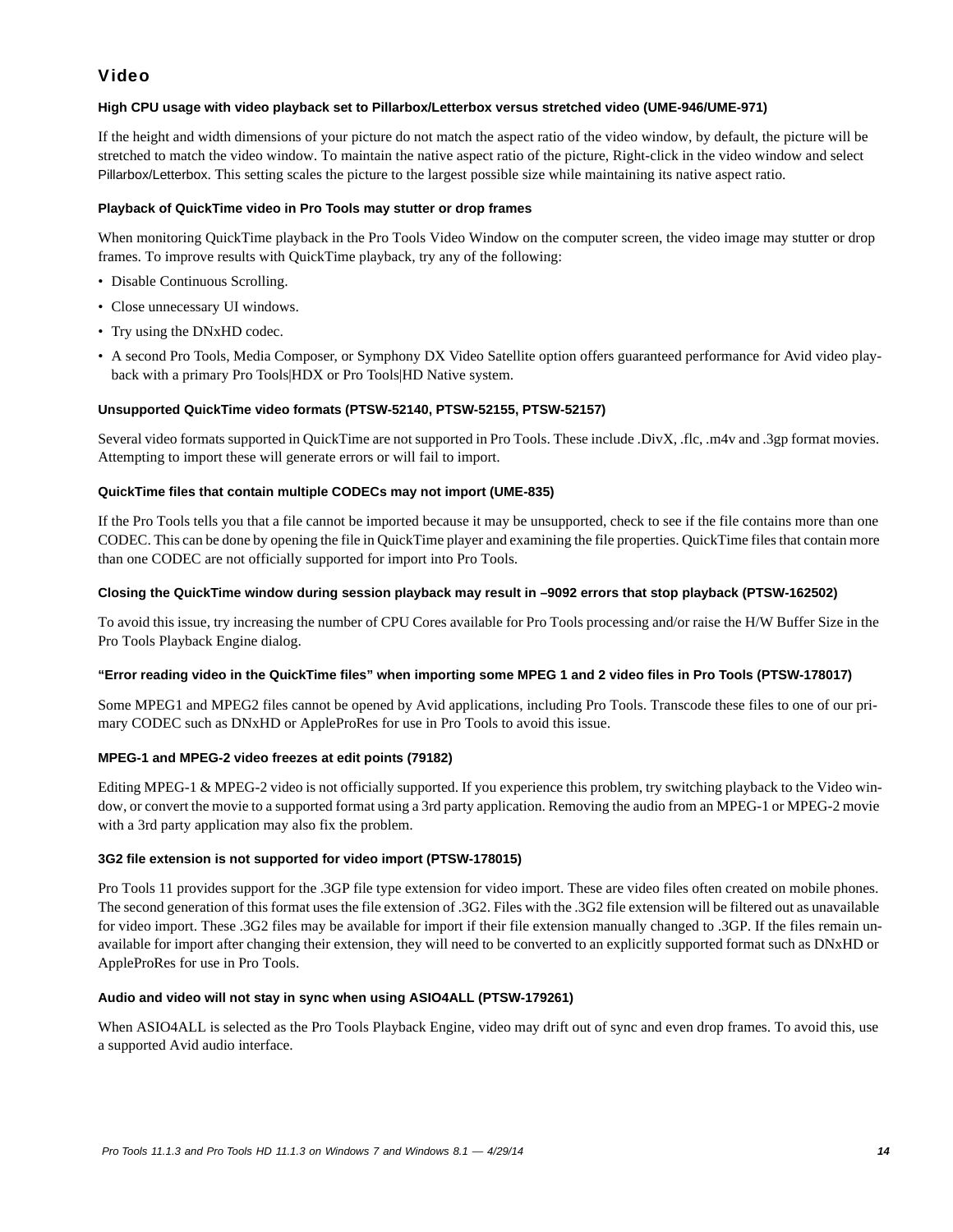### **Video pull factor may become invalid when video hardware is enabled (PTSW-180554)**

If a software video pull factor of 0.1% is set while video hardware is disabled, enabling the video hardware may create an illegal pull setting. Video hardware only supports 0.1% pull ups at 24pPAL rates, and 0.1% pull downs at 25pPAL rates. If the pull rate is set to 0.1% at any other rate while video hardware is enabled, manually select an available option from the pull menu, which may be "none."

### **The Project Type does not change to reflect the new project rate after a pull factor is applied to video (PTSW-179896)**

When video is pulled, the Project Type selector does not change to match the resulting project rate. This is because the fundamental rate of the project does not change. The Avid Video Engine continues to reference the fundamental rate while applying the selected pull factor.

### **Media Composer 6.5 Video Satellite not seen by Pro Tools (PTSW-183505)**

Media Composer 6.5 does not appear as a Video Satellite when used with Pro Tools 11. A Media Composer 6.5.x patch is required to run Media Composer with Pro Tools 11 in this configuration. Visit *www.avid.com* for Media Composer 6.5 updates.

### **Video may not stay in sync when video hardware is attached and Pro Tools is locked to an external clock (PTSW-178722)**

If both Pro Tools and an attached video peripheral are each resolved to an external clock, but the clock is not derived from the same source, video will not stay in sync. An example of this would be if the video peripheral is locked to black burst, and the audio peripheral is locked to an audio clock not derived from the same video black burst, such as SPDIF. In this scenario, setting the video peripheral to lock to its own internal clock will allow Pro Tools to compensate for video drift over time.

# Third-Party Video Peripherals

The following issues may occur with third-party video hardware. Please contact your hardware vendor for support.

 In some cases, video will not stay in sync over time if the video peripheral is not, or cannot, lock to video reference. If you experience this, a workaround is to set the Pro Tools clock to internal. This will cause the video peripheral to slew overtime and stay in sync with Pro Tools. (THPV-2)

 With some peripherals video playback will be one frame out of sync with Pro Tools audio. To compensate for this, choose Setup > Video Sync Offset and enter a 1 frame offset. (THPV-9)

 Some video peripherals will lose AV Sync when playback is attempted from a 9-pin controller when linked with other Pro Tools or Media Composer Satellites. To avoid this issue, attach the 9-pin controller to a Pro Tools Satellite that does not have a third-party video peripheral attached. (THPV-11)

 With some video peripherals, the video output will be scrambled when video is not loaded in Pro Tools, or when the video peripheral is disabled. (THPV-13)

# Synchronization and Machine Control

### **Recording with serial timecode (PTSW-63013, PTSW-60432)**

Occasionally, it is possible for the Tascam DA-98 servo lock bit behavior to cause Pro Tools to think the DA-98 is servo locked before it actually is. This could cause a synchronization offset when Pro Tools locked to serial timecode generated from a DA-98. Pro Tools will now handle these cases, but if you experience this problem, try increasing the amount of frames to 10 in the "Delay before locking to Timecode" preference.

### **The "Machine Cues Intelligently" preference should not be used with non-linear decks (46200)**

Pro Tools overshoots and posts an "Error Cueing Machine" dialog if the Machine Cues Intelligently preference is checked when using non-linear playback devices.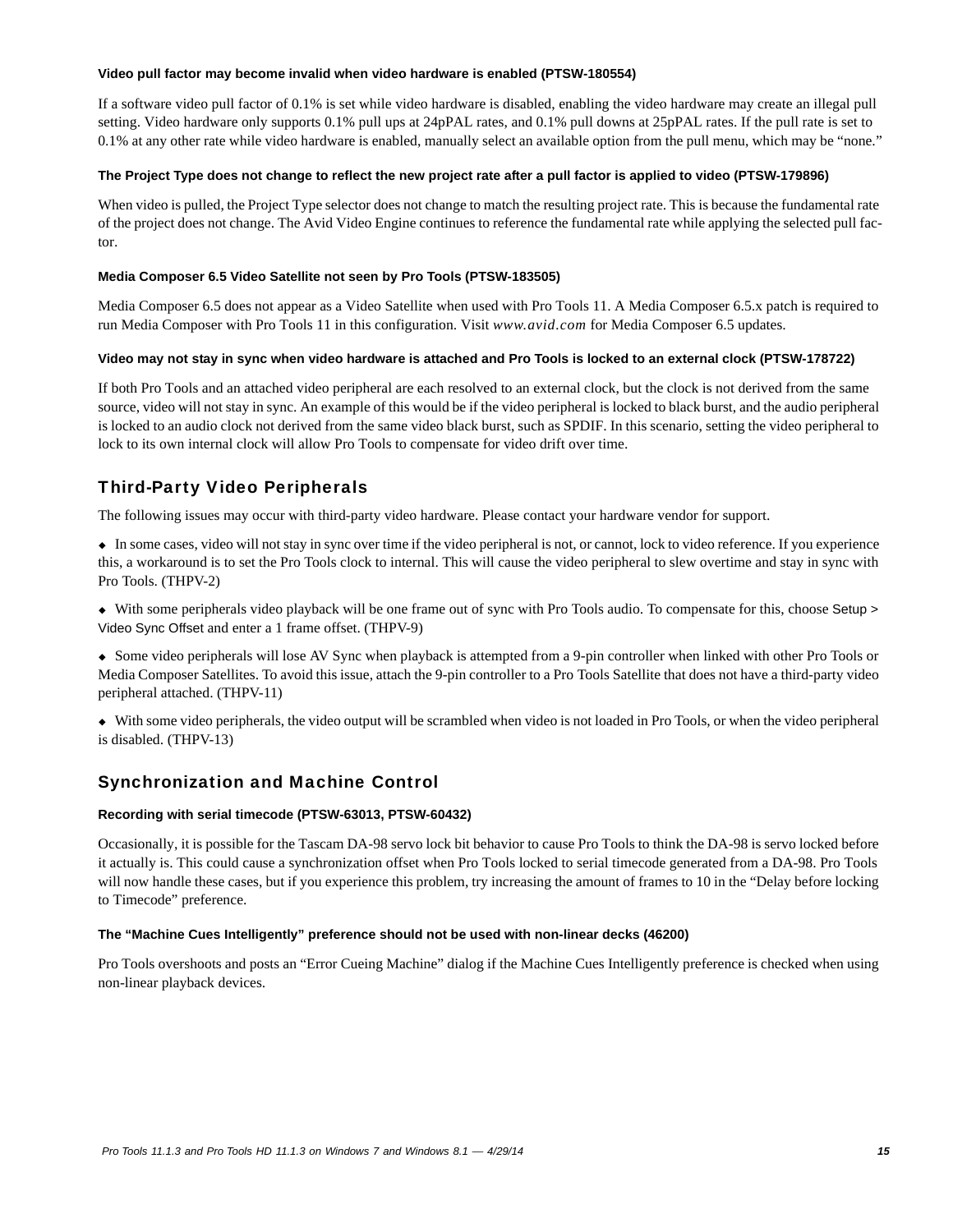# Video Satellite

### **Pro Tools and Media Composer Video Satellite Quit Unexpectedly when Disconnecting an Additional Pro Tools System During Playback (PTSW-23142)**

When multiple Pro Tools systems are connected via Satellite Link in conjunction with a Video Satellite, always stop playback before disconnecting any of the systems.

### **"Pro Tools Cannot Currently Play" Error (Item # UDevC00116083)**

In a Video Satellite configuration, when the system is sitting idle, Media Composer may post the dialog, "Pro Tools cannot currently play, is online with Machine Control, or is in Transport = Remote Mode. Please resolve the issue with the Pro Tools system and try again." To avoid this problem, link the Video Satellite from the Pro Tools Administrator system rather than from Media Composer.

### **Media Composer Video Satellite cannot be enabled when Pro Tools is co-installed on the same computer (UME-956)**

When Media Composer and Pro Tools are co-installed on the same computer, that system cannot be used as a Video Satellite. To use the computer as a Video Satellite, uninstall Pro Tools and re-install Media Composer.

### **23.976 or 24 fps Sequence Start Time Ending In Digits Other than ":00" Causes Time Code Offset**

Media Composer uses NTSC or PAL time code when setting the sequence start time regardless of the format selected by the user for display. When you are working on a video satellite project at 23.976 or 24 fps, a Media Composer sequence with a start time that ends in a value other than :*00* causes an offset between Pro Tools and Media Composer at the session start. For example, the start time 45:02:10:15 (ending in *:15*) would cause an offset, but the start time 45:02:10:00 (ending in :*00*) would not.

As a workaround, always set your Media Composer sequence start time to a time code value ending in *00*.

### **Cueing from Media Composer in a 720p Project Causes 1-Frame Offset (Item # 98460)**

In 720p projects, Media Composer counts at 50 or 60 (59.94) progressive fps—depending on the project type—while Pro Tools counts at 25 or 29.97 frames per second. When you cue a sequence from the video satellite in a 720p project, the Pro Tools edit cursor can be offset by as much as one frame.

As a workaround, cue and play back from Pro Tools when working with a 720p project in a video satellite system. This ensures that the two applications are always in sync. It is not possible to cue to odd 50 or 60 frame boundaries (for example, frame 47) from Pro Tools.

### **Audio and video may drift out of sync In Satellite Mode in certain conditions (Items # UDevC00090064, UDevC00090078, UDevC00088666, UDevC00089437, UDevC00087542)**

When operating in Satellite mode, audio and video output from Media Composer may drift out of sync by as much as one frame in any of the following conditions:

- When viewing video full screen in 1394 mode. This is due to the difference between the monitor's refresh rate and the video reference rate.
- When the Edit Play Rate of the video differs from the frame rate of the video reference signal. (For example, this occurs with a 24p NTSC project with 23.976 Edit Play Rate and NTSC reference signal.)
- When looping a selection that is not aligned to video frame boundaries in Pro Tools. As a workaround, make your selection in Pro Tools using Grid mode with the Grid value set to 1-frame increments—especially when it is necessary to loop several times without stopping.

# Avid Interplay

### **Unable connect to Interplay server by entering its IP address (PTSW-173106)**

With Interplay Access 2.7, when importing a sequence from Avid Interplay into Pro Tools, if you try to connect to an Interplay server by entering its IP address, an error message is displayed and the connection fails. To connect to the Interplay server, enter its server name instead of its IP Address. Note that this issue has been corrected with Avid Interplay version 3.0.5.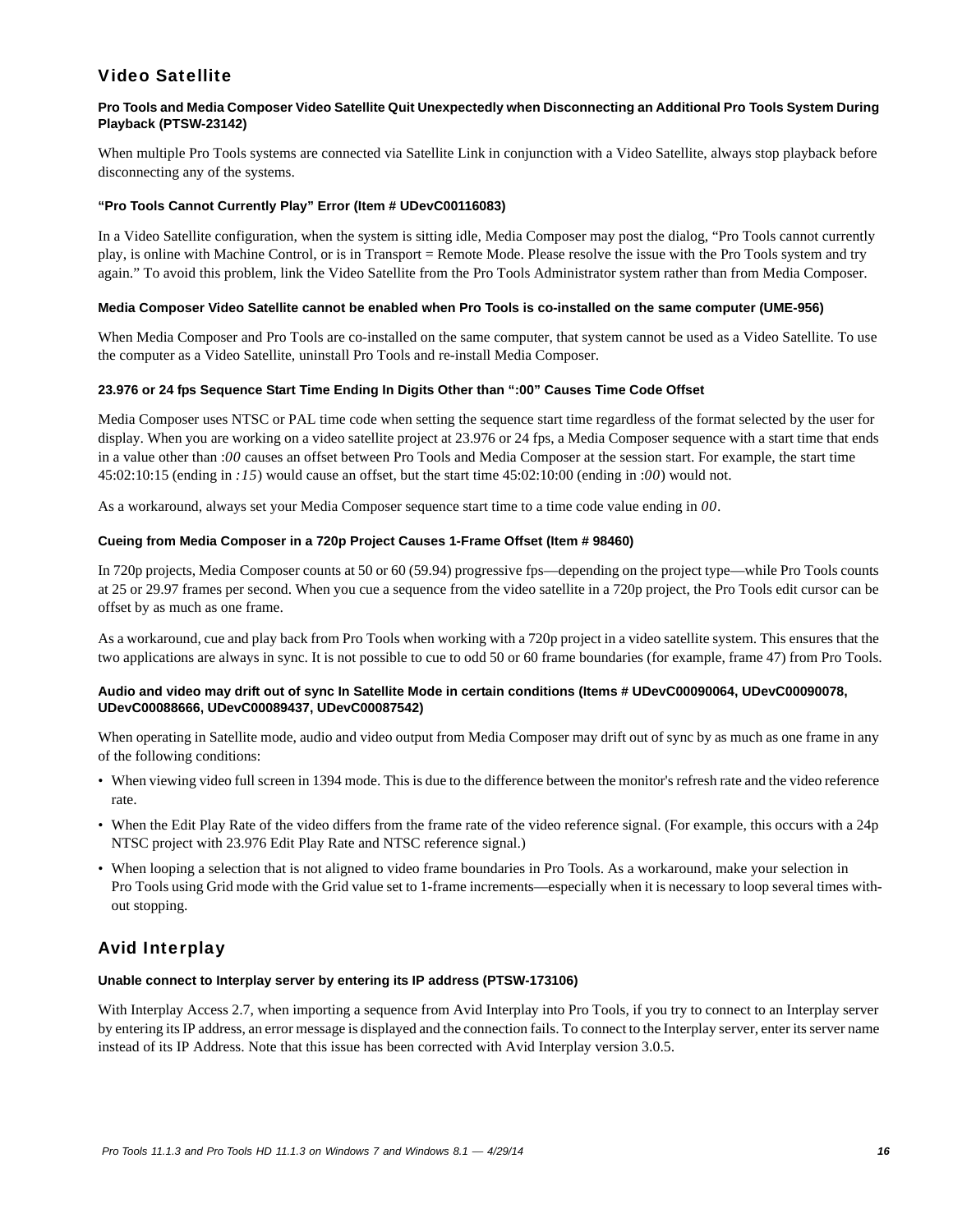# General Localization

### **Relinking using MacDrive Version 6 to open sessions from other platform (PTSW-63606)**

MacDrive version 6 strips the extensions off of files in "Normal Use" mode - you need to use "Backup/File Transfer" mode to avoid having the extensions stripped off. However, "Backup/File Transfer" doesn't work well with multibyte characters, as "International Use" does. "International Use" also strips the extensions, so you either have to not use multibyte characters, or have the trouble with stripping extensions. These used to be separate options in MacDrive 5, but in 6 you can't get one without the other. To get around the stripping extensions, you can do a Relink by ID only, and have it search through all the files to match them up - this is the only workaround.

### **AAF/OMF sequences with non-English characters import with garbled clip names or won't relink (PTSW-33569, PTSW-99570, PTSW-33826)**

If an AAF/OMF sequence containing files or clip names with non-English characters is exported from a Mac-based Pro Tools 7.3.1 system (or lower), it may not import correctly into Avid Media Composer, or Pro Tools 7.4 and higher systems on Windows or Mac. Conversely, AAF/OMF sequences with non-English characters exported from any Pro Tools 7.4 or higher system (or higher) may not import correctly into a Mac-based Pro Tools 7.3.1 (or lower) system. To relink the files, select "Manually Find and Relink," then deselect all options except "Find by file ID." Clip names may appear garbled.

### **Inconsistent MIDI performance on Dutch OS with English Pro Tools (59608)**

When running the English version of Pro Tools on Dutch OS, MIDI output can slow down with extended use.

# Known Issues with Audio Interfaces

### **Avid DigiTest firmware updates appear to freeze when DigiTest is not the front-most application (PTSW-138994)**

When clicking outside the Avid DigiTest window, the Graphical User Interface (GUI) may appear to freeze. However, the firmware update will complete successfully. If you encounter this issue, please wait for the firmware upgrade to finish. You will know that the firmware update completed successfully when the GUI becomes responsive again.

### **When switching audio interfaces, some devices may fail to load proper drivers with the Found New Hardware wizard (PTSW-28118)**

When switching audio interfaces, the Found New Hardware Wizard will sometimes properly identify the device, but then fail to install the needed drivers. If this happens, with the new device connected, go to Add or Remove Programs in the Windows Control Panel, choose the audio interface, select Change, and run a "Repair" install. The driver installation should complete with the Found New Hardware Wizard.

### **Changing sample rates during a session can cause session to play at a faster or slower speed (56697)**

Changing Sample Rate during a session from the Control Panel for your audio interface can cause the audio to playback at the incorrect speed. Consequently, the data could be unrecoverable afterwards. Before creating a session, set the Sample Rate in the Control Panel for your audio interface and do not make changes thereafter.

# HD OMNI

# **Noise in the output signal from HD OMNI with digital input (PTSW-1614)**

If HD OMNI is connected to a digital source with a mismatched clock and Sample Rate Conversion (SRC) is not enabled, you will hear noise (including loud "pops") in the output signal. To correct this problem, either enable SRC or ensure that the clock of the digital source and HD OMNI are matched correctly.

# **HD OMNI front panel Setup menus are unresponsive after Pro Tools quits unexpectedly (PTSW-125692)**

HD OMNI will not automatically recover "stand-alone" mode if Pro Tools quits unexpectedly (or if you disconnect the DigiLink cable from HD OMNI while Pro Tools is running). As a result, some of the SETUP functions accessible from the front panel will be unavailable. Power cycle HD OMNI to recover stand-alone mode.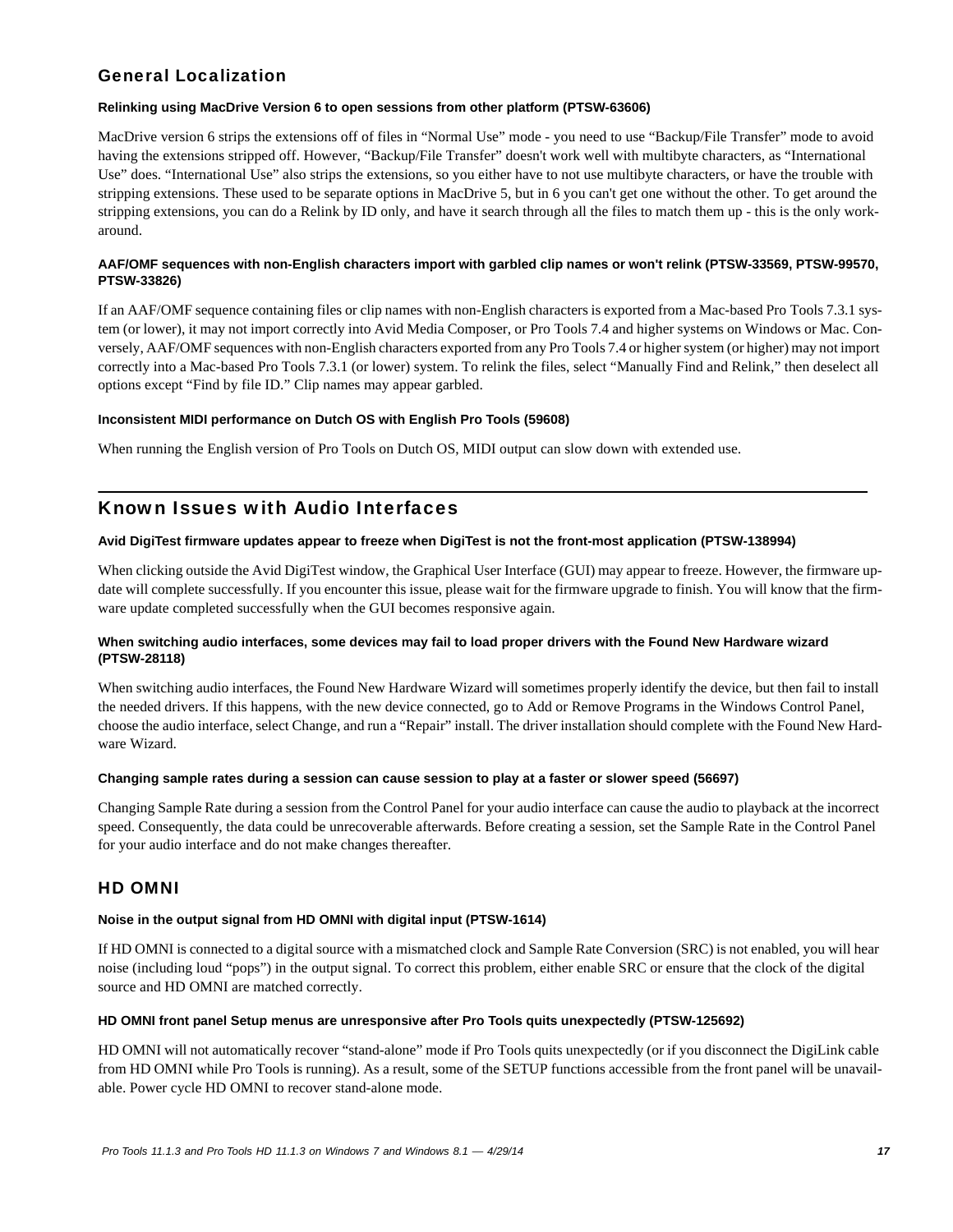### **Graphic redraw problems in the Hardware Setup dialog (PTSW-122690, PTSW-1346, and PTSW-1235)**

When changing the Hardware Setup configuration for HD OMNI, it is possible to encounter graphics redraw problems in some cases. To force a graphics redraw of the Hardware Setup dialog, close and reopen the Hardware Setup dialog.

### **No sound on output after Hardware reset (PTSW-126575)**

After resetting the HD OMNI interface to the default factory settings using the front panel controls, the HD OMNI interface stops emitting sound in sessions where the outputs are not assigned to the Monitor output path. To correct this problem, press the ALT monitor button to switch to the ALT Monitor path, and then press it again to switch back to the Main Monitor path.

### **Loss of monitor path with launching Pro Tools with HD OMNI off or disconnected (PTSW-127313)**

When launching Pro Tools and opening I/O Setup after powering off HD OMNI or disconnecting it from the system, the inactive Monitor path is not present in Output tab. You may need to restore the default I/O Settings and remap the corresponding Output Busses.

### **Output paths are not automatically created in the Output page of the I/O Setup after disabling the corresponding monitor path in the Monitor page of the Hardware Setup, and re-assigning the outputs from "None" to physical outputs in the Main page of the Hardware Setup (PTSW-127559)**

After disabling the Monitor path in the Monitor page of the Hardware Setup and re-assigning the corresponding Outputs from "None" to physical outputs (such as "A 1-2") in the Main Page of the Hardware Setup, these Output paths are not automatically created in the Output Page of the I/O Setup. You will have to manually create the appropriate Output paths in the I/O Setup (or click Default).

### **Changing monitor path output assignments in the Hardware Setup does not update the output paths in the Output page of the I/O Setup (PTSW-127563)**

When changing Monitor path Output assignments in the Monitor page of the Hardware Setup (such as setting the Monitor path Format to None or assigning the Monitor to different physical outputs), the Output paths in the Output page of the I/O Setup do not reflect the corresponding changes. You will have to manually create the appropriate Output paths in the I/O Setup (or click Default).

### When creating new sessions, using the I/O Settings selector can result in unexpected output assignments if HD OMNI has an **assigned Monitor path (PTSW-123896)**

If HD OMNI has an assigned Monitor path, Output paths created by the selected I/O Settings option in the New Session dialog may be offset by the channel width of the Monitor path. If this happens, you will have to manually create the appropriate Output paths in the I/O Setup (or click Default).

### **I/O Setup Bus page erroneously adds Monitor paths (PTSW-127739)**

With both MAIN and ALT Monitor paths declared, toggling one of the CR Monitor paths from the current format to "None" and then back to the starting Monitor format from within the Hardware Setup Monitor page, causes the Bus page in I/O Setup to erroneously add an extra Monitor path with the abbreviation with "(1)." This can happen numerous time and each new Monitor abbreviation increments accordingly.

# Avid Audio Interfaces with ASIO Third Party Client Software

### **When adjusting the Hardware Buffer Size in a third-party audio application (such as Reason), the Avid Hardware ASIO driver may quit unexpectedly (PTSW-162469, PTSW-154719)**

It is possible to select an unsupported hardware buffer size for some Avid audio interfaces when using third-party ASIO client software (such as Reason or Cubase). To avoid this issue, use the Avid hardware driver control panel to change the hardware buffer size.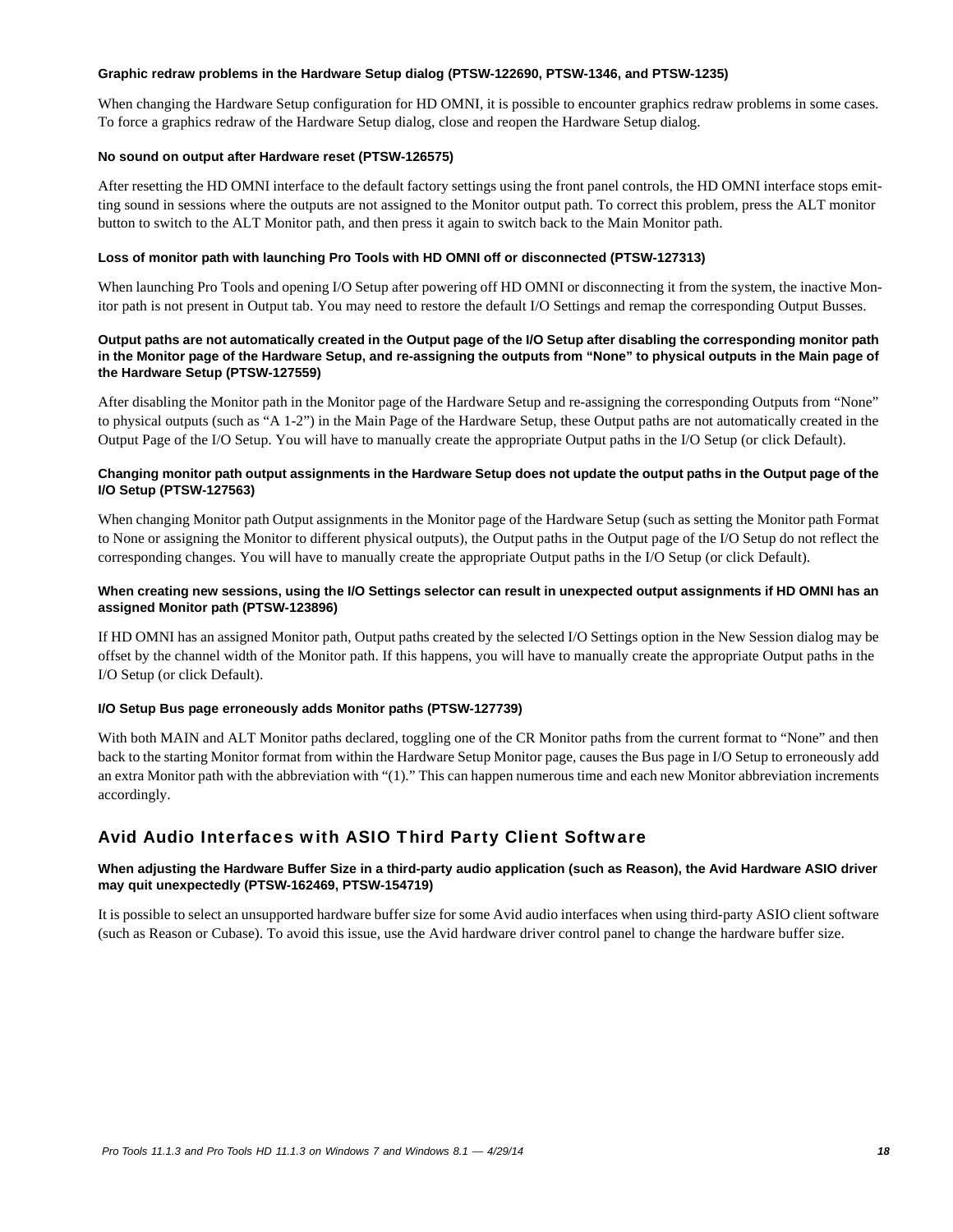# 003 Series Interfaces

### **Windows Standby Mode and the 003 interfaces (47054)**

Always disconnect 003 interfaces before putting Windows into Standby mode.

### **Importing .PIM Files on an 003 System with a C|24 (PTSW-46401)**

When importing a custom map .PIM file created on a 003 to another 003 system with a C|24, 003 displays "<No Track>" on the scribble strips instead of staying in Plug-in Edit mode with a restored newly imported Plug-in Map. You will need to switch to another mode on 003 and then re-enter Plug-in Edit mode to correct this.

### Mbox Pro

### **Pro Tools appears unresponsive with Mbox Pro (PTSW-184498)**

If Pro Tools appears to be unresponsive with Mbox Pro, check to ensure that the Mbox Pro is synchronized to the proper clock source (Setup > Hardware) and that the clock source and your Pro Tools session have matching sample rates. If Mbox Pro encounters a problem with the clock source (such as mismatched sample rates between the clock source and the session), Pro Tools may become unresponsive.

### Mbox 2 Pro

### **The Mbox 2 Pro driver version 11 does not work with Pro Tools 10.x (PTSW-182163)**

The Mbox 2 Pro driver version 11.0.0 will not work with Pro Tools 10 or lower. Use Mbox 2 Pro driver version 9.0.2 with Pro Tools 10 or lower.

### **External clock not supported at higher sample rates with Mbox 2 Pro (PTSW-59087, PTSW-59095, PTSW-59097, PTSW-58879)**

Although Mbox 2 Pro supports sample rates of up to 96 kHz, its external clock sources (S/PDIF and Word Clock) are only supported in 44.1 and 48 kHz sample rate sessions.

### **Transport disabled after changing sample rate of external sync source (PTSW-58879)**

If the Pro Tools Clock Source is set to S/PDIF or Word Clock, and the sample rate of your external source changes, sync will be lost and you may not be able to play back when sync resumes due to –9092 errors. This is most likely to appear if the sample rate of your external source changes while the Pro Tools transport is moving.

To avoid this condition, make sure your external source is always set to the same sample rate as Mbox 2 Pro, especially during playback.

To correct this condition should it occur, do the following:

- **1** In Pro Tools, choose Setup > Hardware and set the Clock Source to Internal
- **2** Make sure your external sync source is properly connected and at the same sample rate as Mbox 2 Pro.

**3** In Pro Tools, choose Setup > Hardware and set the Clock Source back to the desired source (S/PDIF, Word Clock, or Internal).

### **Some machines may encounter "Audio Play Startup Deadline was Missed" errors at HW Buffer size 64 or if "Minimize Additional I/O Latency" is enabled (PTSW-28238)**

On some machines, and with Mbox 2 Pro, enabling "Ignore Errors During Playback/Record" and selecting "Minimize Additional I/O Latency" in the Playback Engine dialog, or running at a HW Buffer size of 64 samples may cause you to encounter "Audio Play Startup Deadline was Missed" errors when starting the transport. This may be compounded if the Mbox 2 Pro is synced to an external clock. If you encounter this, set your clock source to Internal and, if needed, deselect "Minimize Additional I/O Latency" and set the HW Buffer size to 128 or higher.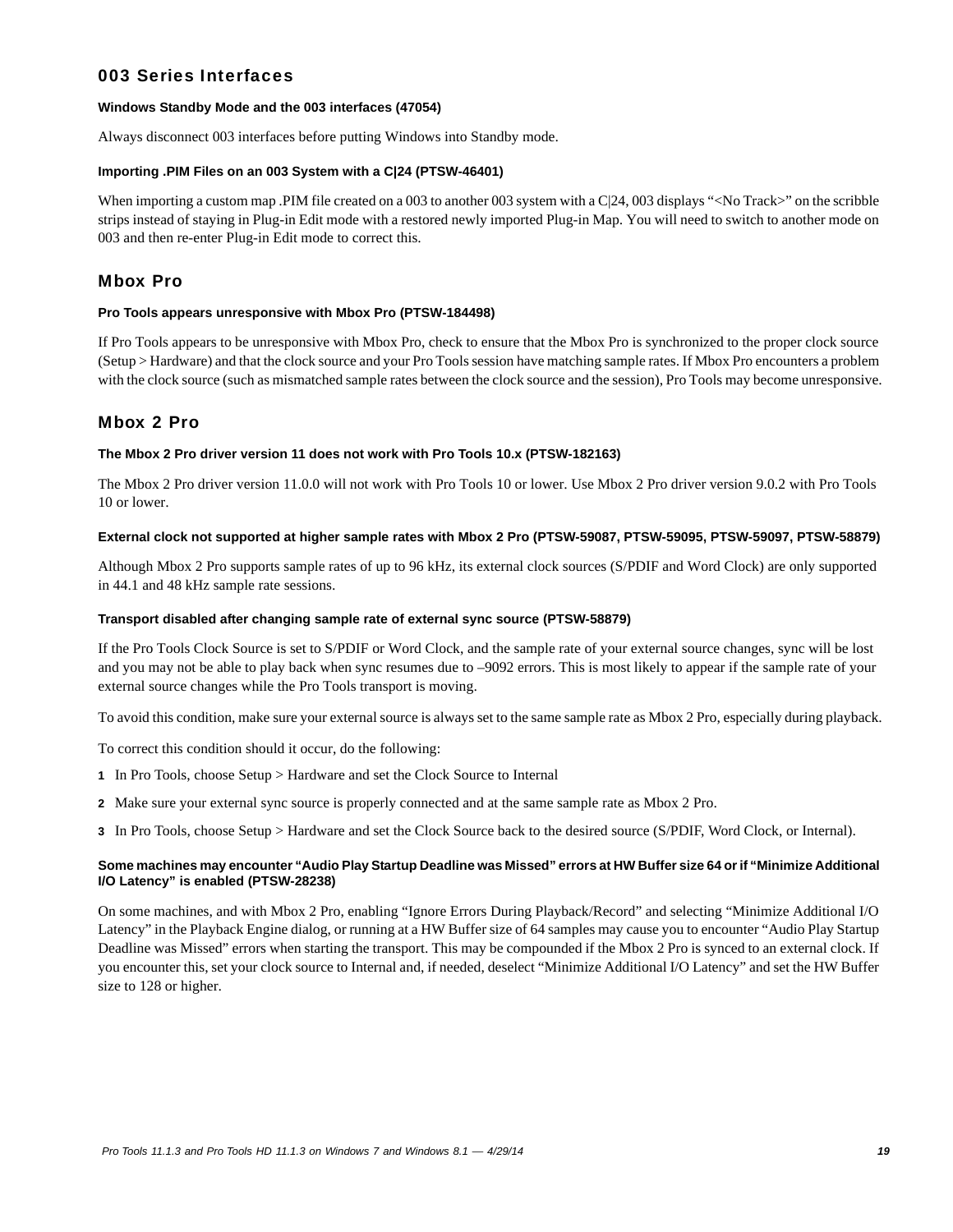# Mbox 2

### **MBox 2 can have lower track counts on Windows 7 on the HP 8600**

Depending on your CPU, you may need to disable your computer's network cards in order to achieve the maximum possible track counts.

### **Audio pop through Mbox 2 outputs when enabling/disabling AC-3 Mode (63293)**

In the Mbox 2 Control Panel, checking or unchecking the option for AC-3 produces an audio pop through the analog output.

### **Mbox 2 does not support sample rates of 49 kHz or Above (63141)**

Mbox 2 does not support sample rates of 49 kHz or above due to the bandwidth limitations of USB 1.1 and the USB Controller. This is only an issue when syncing to an external S/PDIF clock that is pulled up 2% or more above a nominal 48 kHz sample rate.

### ASIO Audio Interfaces

### **Pops and clicks can occur when using third-party ASIO audio interfaces with Pro Tools (PTSW-132084)**

Note that audible pops and clicks can occur when using some third-party audio interfaces even if Error Suppression is disabled. Try increasing the Hardware Buffer size for the device to avoid this problem.

### **Pro Tools cannot locate installed ASIO hardware on launch (PTSW-132125)**

There are known issues with some third-party ASIO devices not being recognized by Pro Tools 10.x. For a list of third-party hardware compatibility issues, please visit *www.avid.com/compatibility*.